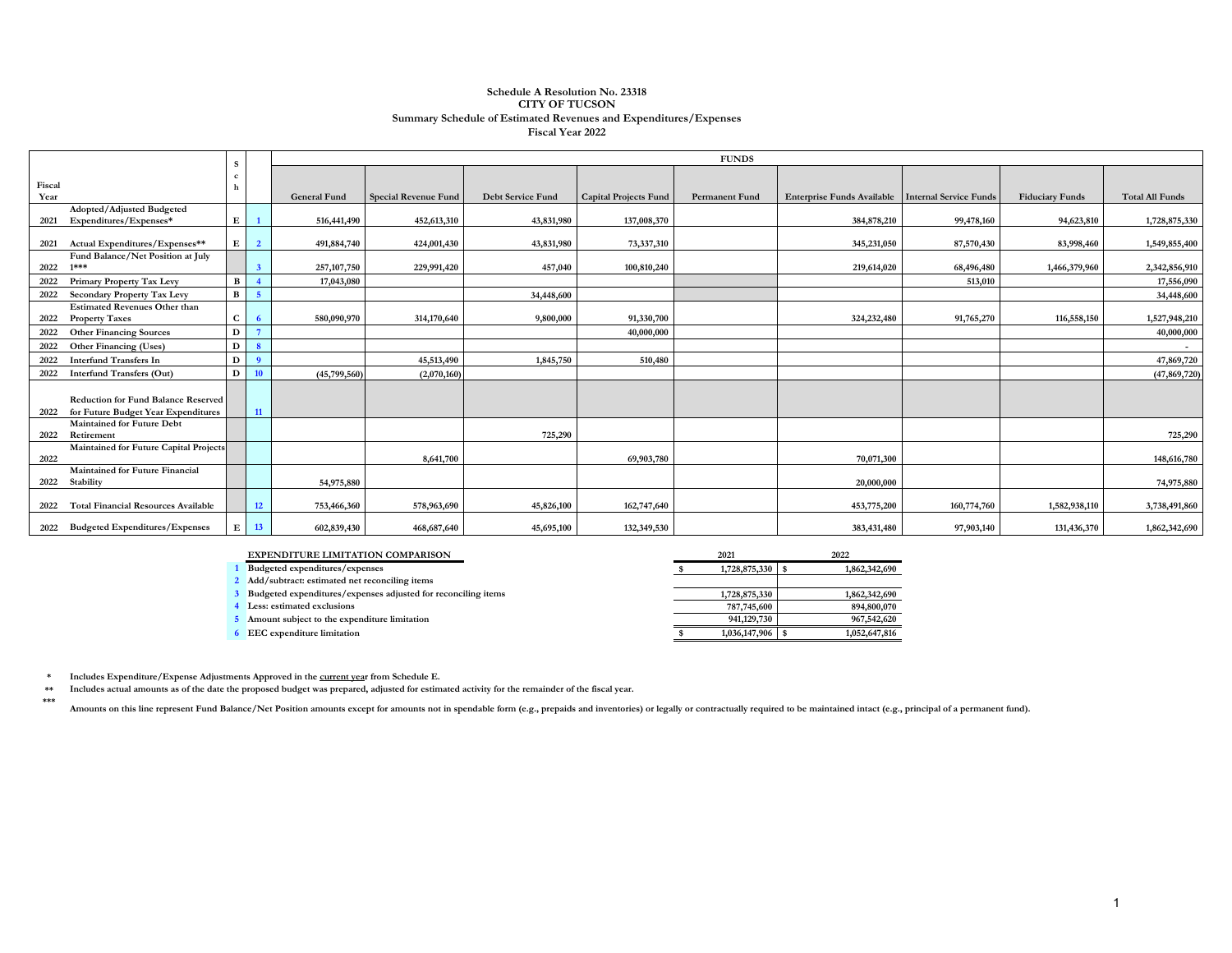## **Schedule B Resolution No. 23318 CITY OF TUCSON Tax Levy and Tax Rate Information Fiscal Year 2022**

|                                                                                                                                                                                      | 2021             |    | 2022       |
|--------------------------------------------------------------------------------------------------------------------------------------------------------------------------------------|------------------|----|------------|
| 1. Maximum allowable primary property tax levy. A.R.S. §42-<br>17051(A)                                                                                                              | \$<br>18,188,920 | \$ | 17,556,090 |
| 2. Amount received from primary property taxation in the current<br>year in excess of the sum of that year's maximum allowable<br>primary property tax levy. A.R.S. §42-17102(A)(18) |                  |    |            |
|                                                                                                                                                                                      | \$<br>$-0-$      |    |            |
| 3. Property tax levy amounts                                                                                                                                                         |                  |    |            |
| Primary property taxes<br>A.                                                                                                                                                         | \$<br>18,188,920 | \$ | 17,556,090 |
| Property tax judgment                                                                                                                                                                | $-()$ -          |    | $-()$ -    |
| Secondary property taxes<br><b>B.</b>                                                                                                                                                | 32,365,220       |    | 34,448,600 |
| Property tax judgment                                                                                                                                                                | $-()$            |    | $-()$      |
| Total property tax levy amounts<br>C.                                                                                                                                                | 50,554,140       | Ж  | 52,004,690 |
|                                                                                                                                                                                      |                  |    |            |
| 4. Property taxes collected*                                                                                                                                                         |                  |    |            |
| Primary property taxes<br>A.<br>(1) Current year's levy                                                                                                                              |                  |    |            |
| (2) Prior years' levies                                                                                                                                                              | \$<br>16,870,860 |    |            |
|                                                                                                                                                                                      | 407,870          |    |            |
| (3) Total primary property taxes                                                                                                                                                     | 17,278,730       |    |            |
| Secondary property taxes<br><b>B.</b>                                                                                                                                                |                  |    |            |
| (1) Current year's levy                                                                                                                                                              | \$<br>31,904,590 |    |            |
| (2) Prior years' levies                                                                                                                                                              | 900,000          |    |            |
| (3) Total secondary property taxes                                                                                                                                                   | 32,804,590       |    |            |
| Total property taxes collected<br>$C$ .                                                                                                                                              | \$<br>50,083,320 |    |            |
| 5. Property tax rates                                                                                                                                                                |                  |    |            |
| A.<br>City/Town tax rate                                                                                                                                                             |                  |    |            |
| (1) Primary property tax rate                                                                                                                                                        | 0.4883           |    | 0.4430     |
| Property tax judgment                                                                                                                                                                | $-()$            |    | $-()$      |
| (2) Secondary property tax rate                                                                                                                                                      | 0.8690           |    | 0.8693     |
| Property tax judgment                                                                                                                                                                | $-()$            |    | $-()$      |
| $(3)$ Total city/town tax rate                                                                                                                                                       | 1.3573           |    | 1.3123     |
| Special assessment district tax rates<br><b>B.</b>                                                                                                                                   |                  |    |            |
| Secondary property tax rates - As of the date the proposed budget was prepared, the                                                                                                  |                  |    |            |
| the frame and concentration and the contract of the concentration of the frame frame in the concentration of the                                                                     |                  |    |            |

no special assessment districts for which secondary property taxes are levied. For information pertaining to these special assessment districts and their tax rates, please contact the city/town. city/town was operating

\* Includes actual property taxes collected as of the date the proposed budget was prepared, plus estimated property tax collections for the remainder of the fiscal year.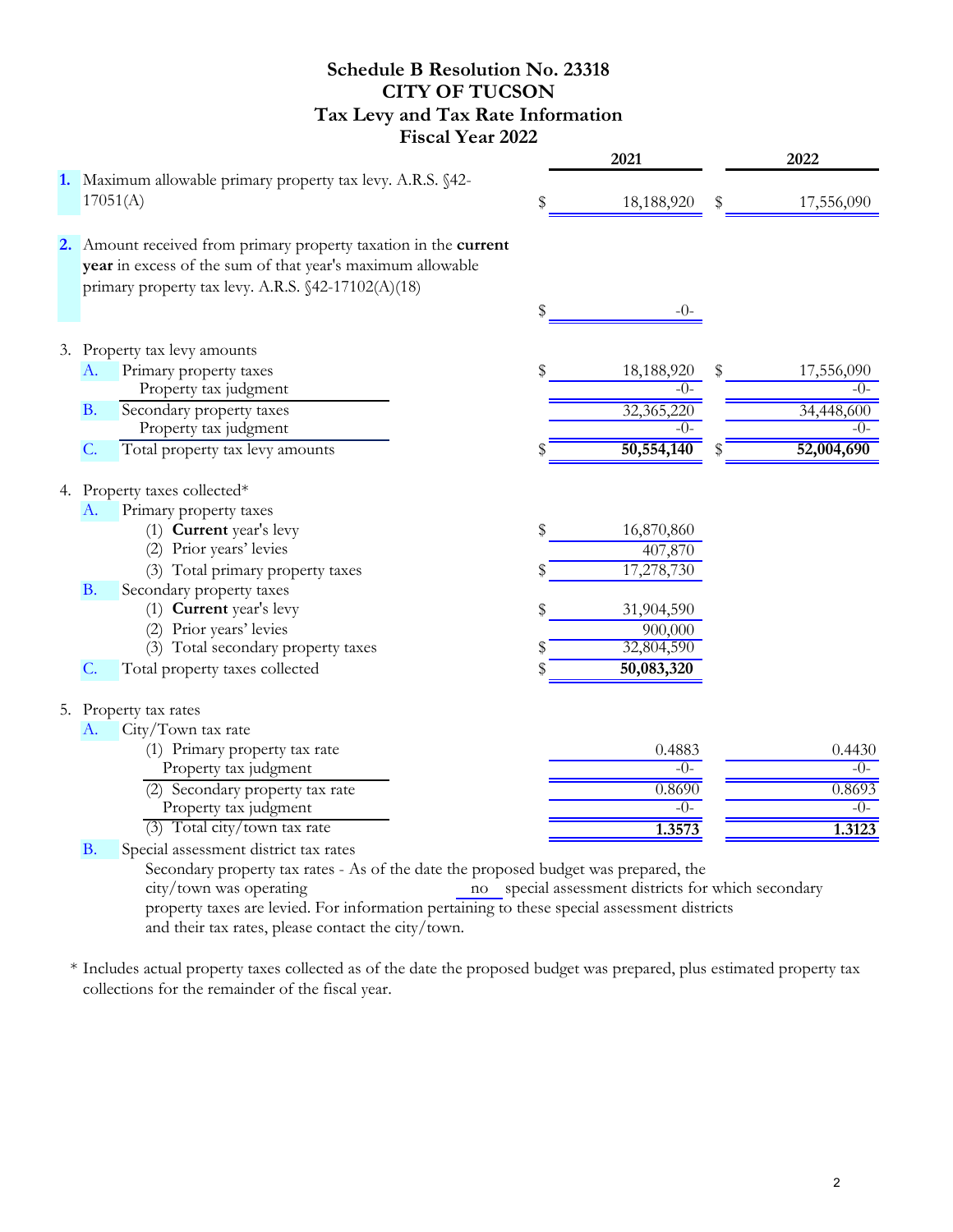| <b>SOURCE OF REVENUES</b><br><b>GENERAL FUND</b> |                      | <b>REVENUES*</b> |  | <b>ESTIMATED</b><br><b>REVENUES</b> |  |
|--------------------------------------------------|----------------------|------------------|--|-------------------------------------|--|
|                                                  | <b>REVENUES</b>      |                  |  | 2022                                |  |
|                                                  | 2021                 | 2021             |  |                                     |  |
|                                                  |                      |                  |  |                                     |  |
| Local taxes                                      |                      |                  |  |                                     |  |
| <b>Business Privilege Tax</b>                    | \$<br>205,826,910 \$ | 245,372,510 \$   |  | 258,079,380                         |  |
| Public Utility Tax                               | 22,657,990           | 24,876,890       |  | 25,949,580                          |  |
| Use Tax                                          | 12,771,520           | 15,536,880       |  | 14,335,460                          |  |
| Transient Occupancy Tax                          | 12,264,850           | 7,388,170        |  | 7,609,820                           |  |
| Room Tax                                         | 7,044,600            | 5,306,540        |  | 5,414,790                           |  |
| Pawn Broker Second Hand Dealer                   | 273,870              | 200,520          |  | 200,520                             |  |
| Property Taxes - Prior Years                     | 250,000              | 250,000          |  | 250,000                             |  |
| Government Property Lease Excise Tax             | 20,910               | 20,910           |  | 20,910                              |  |
| <b>State Shared Revenues</b>                     |                      |                  |  |                                     |  |
| State Shared Income Tax                          | \$<br>79,297,910 \$  | 78,327,280 \$    |  | 71,510,360                          |  |
| <b>State Shared Sales Tax</b>                    | 52,707,360           | 64,264,140       |  | 68,465,540                          |  |
| State Shared Auto Lieu Tax                       | 22,643,480           | 27,726,590       |  | 27,568,090                          |  |
|                                                  |                      |                  |  |                                     |  |
| Licenses and permits                             |                      |                  |  |                                     |  |
| Utility Franchise Fees                           | \$<br>13,404,500 \$  | 13,321,330 \$    |  | 13,404,500                          |  |
| Permits/Inspection Fees                          | 9,100,000            | 9,100,000        |  | 9,100,000                           |  |
| <b>Cable Television Licenses</b>                 | 3,542,080            | 3,542,080        |  | 3,542,080                           |  |
| <b>License Application Fees</b>                  | 2,857,350            | 2,857,350        |  | 2,857,350                           |  |
| Animal License and Care Fees                     | 910,370              | 910,370          |  | 910,370                             |  |
| Liquor License                                   | 921,000              | 921,000          |  | 899,700                             |  |
| Litter Assessment Fee                            | 252,330              | 252,330          |  | 252,330                             |  |
| Alarm Permit Fee                                 | 220,000              | 172,060          |  | 220,000                             |  |
| Telecommunications Licenses and Franchise Fee    | 186,190              | 186,190          |  | 186,190                             |  |
| Dealer Trade Show License                        | 87,000               | 87,000           |  | 87,000                              |  |
| Fire Permit and Inspection Fees                  | 781,230              | 781,230          |  | 781,230                             |  |
| Miscellaneous Licenses and Permits               | 26,290               | 51,790           |  | 30,290                              |  |
| <b>Charges for Services</b>                      |                      |                  |  |                                     |  |
| Administration Charges                           | \$<br>13,386,030 \$  | 13,386,030 \$    |  | 13,386,030                          |  |
| <b>City Attorney</b>                             | 25,000               | 15,000           |  | 25,000                              |  |
| <b>Environmental and General Services</b>        | 19,924,590           | 18,240,220       |  | 18,340,310                          |  |
| General Government                               | 787,590              | 772,380          |  | 1,671,060                           |  |
| Parks and Recreation                             | 2,704,720            | 1,316,590        |  | 1,897,250                           |  |
| Planning and Development Services                | 2,532,260            | 2,092,960        |  | 2,532,260                           |  |
| Public Defender                                  | 80,000               | 94,040           |  | 80,000                              |  |
| Tucson Fire                                      | 9,901,240            | 9,738,030        |  | 9,801,240                           |  |
| Tucson Police                                    | 962,660              | 802,660          |  | 1,287,100                           |  |
| Fines and forfeits                               |                      |                  |  |                                     |  |
|                                                  | \$<br>$300,000$ \$   | $150,000$ \$     |  | 250,000                             |  |
| City Attorney<br>City Court                      | 5,538,500            | 5,178,500        |  | 5,213,530                           |  |
| <b>Business Services</b>                         | 17,270               | 16,310           |  |                                     |  |
| Planning and Development Services                | 600                  | 400              |  | 17,270<br>600                       |  |
| Tucson Fire                                      | 220                  | 220              |  | 220                                 |  |
| <b>Tucson Police</b>                             | 1,834,900            |                  |  | 1,827,900                           |  |
|                                                  |                      | 1,417,900        |  |                                     |  |
| Use of Money and Property                        |                      |                  |  |                                     |  |
| Rentals and Leases                               | \$<br>186,800 \$     | 314,530 \$       |  | 148,570                             |  |
| <b>Interest Earnings</b>                         | 914,230              | 1,772,810        |  | 1,858,160                           |  |
| <b>In-lieu Property Taxes</b>                    |                      |                  |  |                                     |  |
| Tucson Water Utility                             | \$<br>$2,000,150$ \$ | $2,000,150$ \$   |  | 1,997,320                           |  |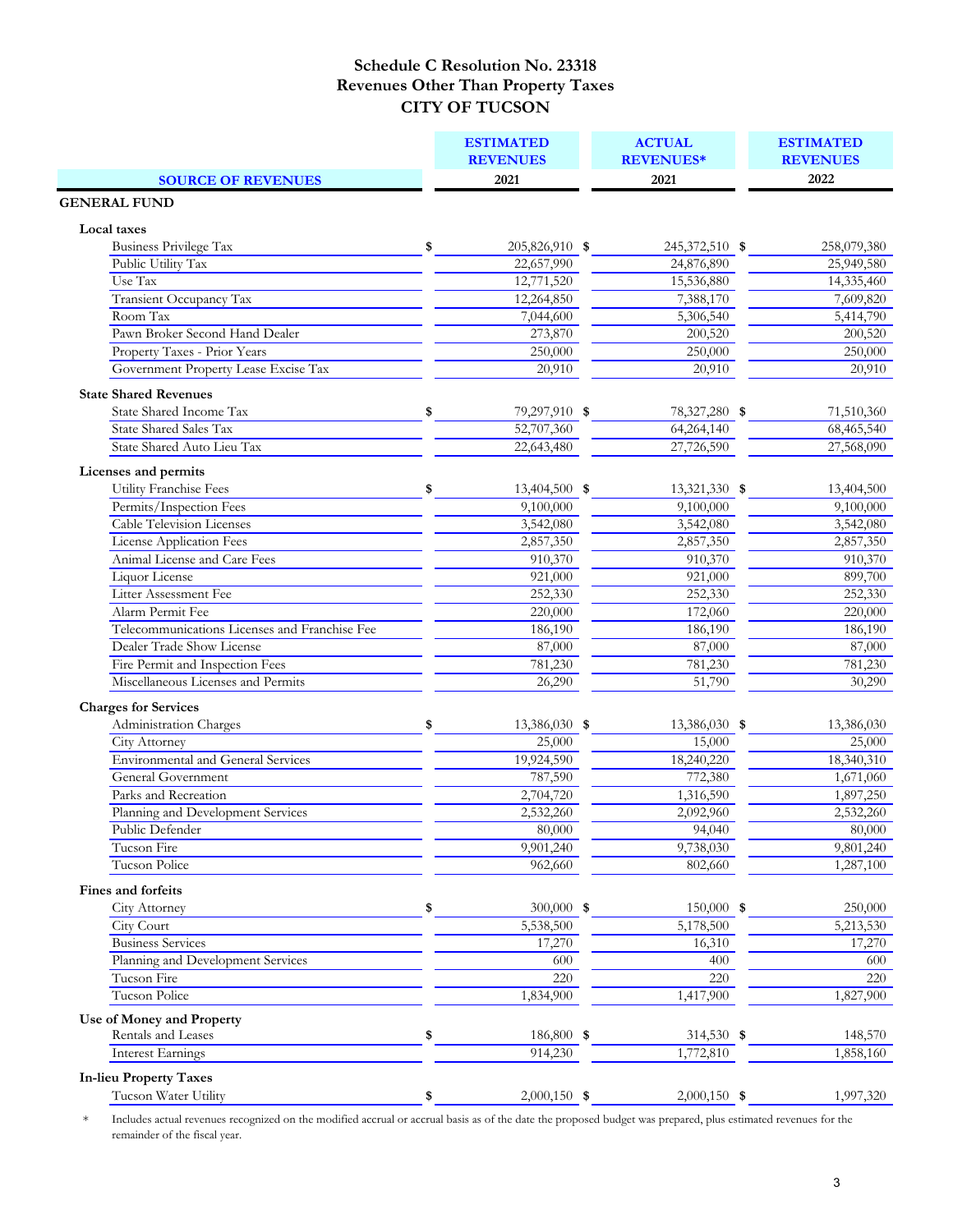|                                                 | <b>ESTIMATED</b> | <b>ACTUAL</b>    | <b>ESTIMATED</b> |
|-------------------------------------------------|------------------|------------------|------------------|
|                                                 | <b>REVENUES</b>  | <b>REVENUES*</b> | <b>REVENUES</b>  |
| <b>SOURCE OF REVENUES</b>                       | 2021             | 2021             | 2022             |
| <b>Other Agencies</b>                           |                  |                  |                  |
| Dispatch Services<br>\$                         | 1,038,090 \$     | 997,550 \$       | 997,550          |
| University of Arizona Fire Service              | 146,660          | 146,660          | 146,660          |
| Law Enforcement Training                        | 300,000          | 150,000          | 260,660          |
| <b>Non-Grant Contributions</b>                  |                  |                  |                  |
| General Government<br>\$                        | $1,019,560$ \$   | $1,019,560$ \$   | 1,019,560        |
| Parks and Recreation                            | 40,000           | 19,000           | 28,700           |
| Tucson Fire Department                          | 1,580,000        | 1,580,000        | 1,580,000        |
| Tucson Police Department                        | 1,683,000        | 1,469,110        | 1,387,470        |
| Miscellaneous                                   |                  |                  |                  |
| Miscellaneous Revenues<br>\$                    | 526,360 \$       | 1,945,660 \$     | 531,060          |
| Rebates Purchasing Card                         | 1,150,000        | 978,530          | 1,150,000        |
| Recovered Expenditures                          | 564,690          | 1,161,990        | 980,000          |
| Total General Fund \$                           | 517, 192, 860 \$ | 568,229,950 \$   | 580,090,970      |
| <b>SPECIAL REVENUE FUNDS</b>                    |                  |                  |                  |
| <b>Mass Transit Fund</b>                        |                  |                  |                  |
| Passenger Revenue<br>\$                         | 5,863,990 \$     | 139,660 \$       | $\theta$         |
| <b>Advertising Revenue</b>                      | 1,193,900        | 800,000          | 900,000          |
| Regional Transportation Authority               | 10,869,330       | 8,641,560        | 10,401,560       |
| Other Governmental Operating Assistance         | 6,734,040        | 5,600,000        | 5,928,000        |
| <b>Special Needs</b>                            | 1,226,000        | 11,200           | $\Omega$         |
| Rents and Leases                                | 515,000          | 716,560          | 720,000          |
| Miscellaneous Revenue                           | 738,290          | 3,644,580        | 455,000          |
| Federal Transit Grants                          | 26,527,860       | 52,045,520       | 46,931,030       |
| <b>Total Mass Transit Fund \$</b>               | 53,668,410 \$    | 71,599,080 \$    | 65,335,590       |
| Mass Transit Fund - Sun Link                    |                  |                  |                  |
| Passenger Revenue<br>\$                         | 1,036,400 \$     | 0 <sup>5</sup>   | $\theta$         |
| Advertising                                     | 200,000          | 61,000           | 300,000          |
| Regional Transportation Authority               | 1,200,000        | 1,200,000        | 1,200,000        |
| Miscellaneous Revenue                           | 16,000           | $\Omega$         | 10,000           |
| Total Mass Transit Fund - Sun Link \$           | $2,452,400$ \$   | $1,261,000$ \$   | 1,510,000        |
| Zoo Fund                                        |                  |                  |                  |
| <b>Business Privilege Tax</b><br>\$             | 9,654,430 \$     | 10,647,170 \$    | 8,688,980        |
| Use Tax                                         | 568,160          | 687,350          | 511,340          |
| Use of Money and Property                       | 0                | 190,000          | $\theta$         |
| Total Zoo Improvement Fund \$                   | 10,222,590 \$    | 11,524,520 \$    | 9,200,320        |
| <b>Better Streets Improvement Fund</b>          |                  |                  |                  |
| <b>Business Privilege Tax</b><br>\$             | 18,663,500 \$    | 23,057,800 \$    | 23,622,700       |
| Use Tax                                         | 1,297,500        | 1,603,000        | 1,778,000        |
| <b>Total Better Streets Improvement Fund \$</b> | $19,961,000$ \$  | 24,660,800 \$    | 25,400,700       |
| <b>Safer City Improvement Fund</b>              |                  |                  |                  |
| <b>Business Privilege Tax</b><br>\$             | 28,838,000 \$    | 34,586,600 \$    | 35,433,800       |
| Use Tax                                         | 2,004,800        | 2,404,400        | 2,667,000        |
| Total Safer City Improvement Fund \$            | 30,842,800 \$    | 36,991,000 \$    | 38,100,800       |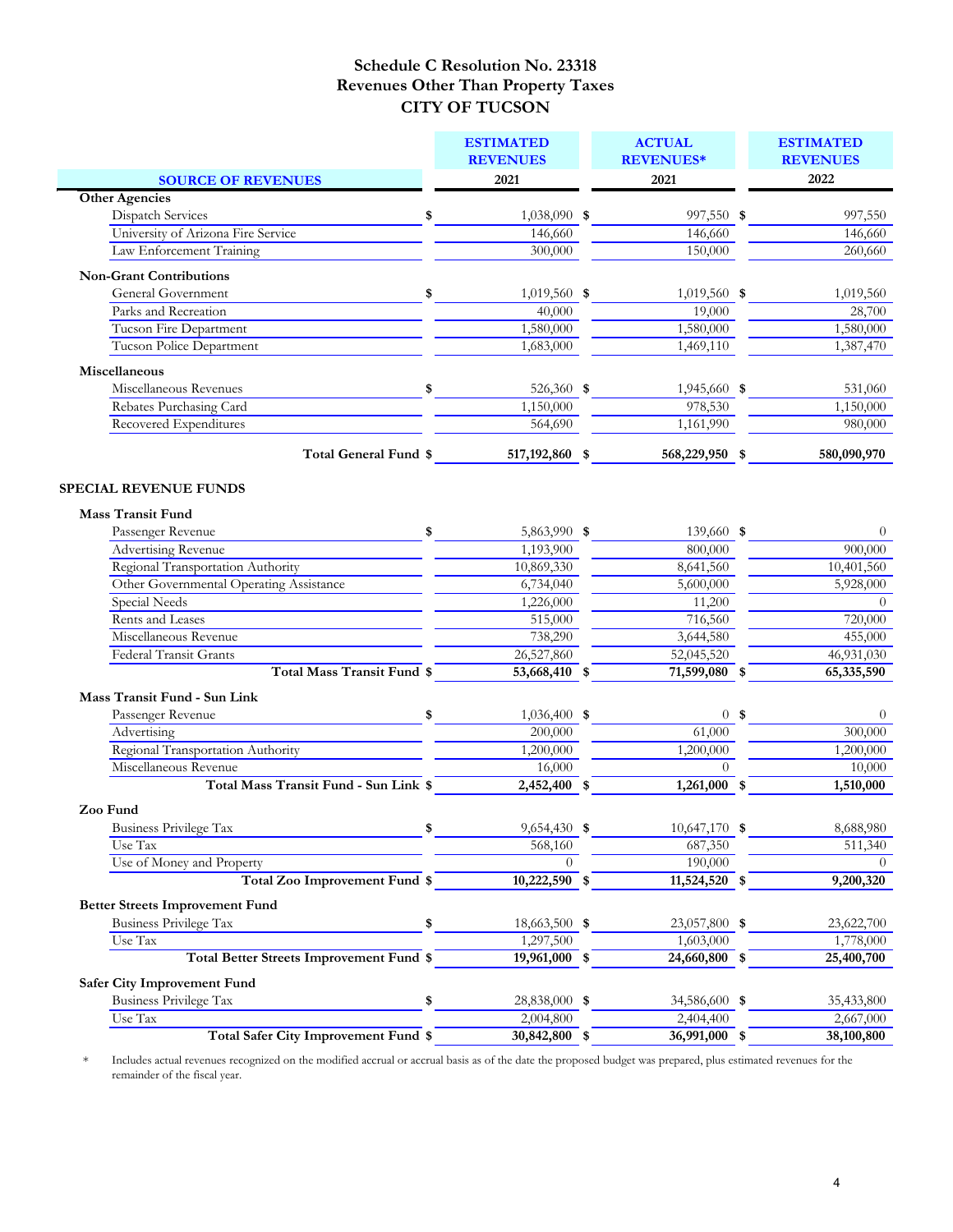|                                                                         | <b>ESTIMATED</b><br><b>REVENUES</b> | <b>ACTUAL</b><br><b>REVENUES*</b> | <b>ESTIMATED</b><br><b>REVENUES</b> |
|-------------------------------------------------------------------------|-------------------------------------|-----------------------------------|-------------------------------------|
|                                                                         |                                     |                                   | 2022                                |
| <b>SOURCE OF REVENUES</b>                                               | 2021                                | 2021                              |                                     |
| <b>Tucson Convention Center Fund</b>                                    |                                     |                                   |                                     |
| Room and Space Rental<br>\$<br>Parking                                  | 1,786,600 \$<br>932,580             | 635,600 \$<br>305,020             | 1,618,820                           |
| Catering and Concessions                                                |                                     |                                   | 946,450                             |
|                                                                         | 3,209,920                           | 752,320<br>$\Omega$               | 3,046,110                           |
| <b>Novelty Sales</b>                                                    | 32,800                              |                                   | 22,300                              |
| Facility User Fees                                                      | 565,550                             | 133,770                           | 488,310                             |
| <b>Event Ticket Rebates</b>                                             | 341,130                             | 57,440                            | 323,200                             |
| Recovered Expenditures<br><b>Total Tucson Convention Center Fund \$</b> | 1,725,020<br>$8,593,600$ \$         | 476,080<br>$2,360,230$ \$         | 1,630,860<br>8,076,050              |
|                                                                         |                                     |                                   |                                     |
| <b>Highway User Revenue Fund</b>                                        |                                     |                                   |                                     |
| State Shared HURF<br>\$                                                 | 43,628,900 \$                       | 43,100,000 \$                     | 43,630,000                          |
| Permits and Inspection Fees                                             | 1,200,000                           | 1,013,000                         | 1,316,000                           |
| Temporary Work Zone Traffic Control                                     | 752,770                             | 675,030                           | 752,770                             |
| Other Charges for Service                                               | 25,000                              | $\overline{50,000}$               | 25,000                              |
| Rents and Leases                                                        | 540,000                             | 708,000                           | 540,000                             |
| Proceeds from Sale of Capital Assets                                    | 150,000                             | 176,000                           | 150,000                             |
| <b>Interest Earnings</b>                                                | 100,000                             | 120,000                           | 100,000                             |
| Recovered Expenditures                                                  | 200,000                             | 500,000                           | 200,000                             |
| Miscellaneous Revenues                                                  | 172,000                             | 112,500                           | 56,230                              |
| <b>Grants</b> Contributions                                             |                                     | $\Omega$                          | $\Omega$                            |
| Total Highway User Revenue Fund \$                                      | $46,768,670$ \$                     | $46,454,530$ \$                   | 46,770,000                          |
|                                                                         |                                     |                                   |                                     |
| Park Tucson Fund                                                        |                                     |                                   |                                     |
| Parking Meter Collections<br>\$                                         | 1,812,000 \$                        | 826,930 \$                        | 1,412,000                           |
| Parking Revenues                                                        | 3,872,200                           | 2,615,790                         | 3,120,000                           |
| Hooded Meter Fees                                                       | 130,000                             | 45,000                            | 78,000                              |
| Interest Earnings                                                       | 20,000                              | 17,000                            | 20,000                              |
| Assessment Fee                                                          | 119,000                             | 45,000                            | 80,000                              |
| Parking Violations                                                      | 711,000                             | 110,000                           | 440,000                             |
| Rents and Leases                                                        | 110,180                             | $\Omega$                          | 40,000                              |
| Recovered Expenditures                                                  | $\Omega$                            | 3,080                             | $\Omega$                            |
| <b>Total Park Tucson Fund \$</b>                                        | $6,774,380$ \$                      | $3,662,800$ \$                    | 5,190,000                           |
| <b>Civic Contribution Fund</b>                                          |                                     |                                   |                                     |
| City Manager<br>\$                                                      | 0 <sup>5</sup>                      | 35,160 $\frac{1}{2}$              | $\Omega$                            |
| Mayor's Office                                                          | 39,000                              | 40,260                            | 39,000                              |
| Parks and Recreation                                                    | 1,773,700                           | 367,540                           | 3,053,010                           |
| Tucson Fire                                                             | 20,000                              | 20,000                            | 20,000                              |
| Tucson Police                                                           | 15,000                              | 15,000                            | 15,000                              |
| Total Civic Contribution Fund \$                                        | 1,847,700 \$                        | 477,960 \$                        | 3,127,010                           |
|                                                                         |                                     |                                   |                                     |
| <b>Community Development Block Grant Fund</b>                           |                                     |                                   |                                     |
| Community Development Block Grant<br>\$                                 | 13,805,450 \$                       | 13,805,450 \$                     | 5,698,480                           |
| Program Income                                                          | 95,000                              | 95,000                            | 866,000                             |
| Miscellaneous Revenues                                                  | $\theta$                            | $\overline{0}$                    | $\theta$                            |
| Total Community Development Block Grant Fund \$                         | 13,900,450 \$                       | 13,900,450 \$                     | 6,564,480                           |
| <b>Miscellaneous Housing Grant Fund</b>                                 |                                     |                                   |                                     |
| Federal Miscellaneous Housing Grants<br>\$                              | 23,094,950 \$                       | 23,094,950 \$                     | 6,525,650                           |
| Proceeds from Sale of Capital Assets                                    | 570,000                             | 570,000                           | 665,870                             |
| Total Miscellaneous Housing Grants Fund \$                              | 23,664,950 \$                       | 23,664,950 \$                     | 7,191,520                           |
|                                                                         |                                     |                                   |                                     |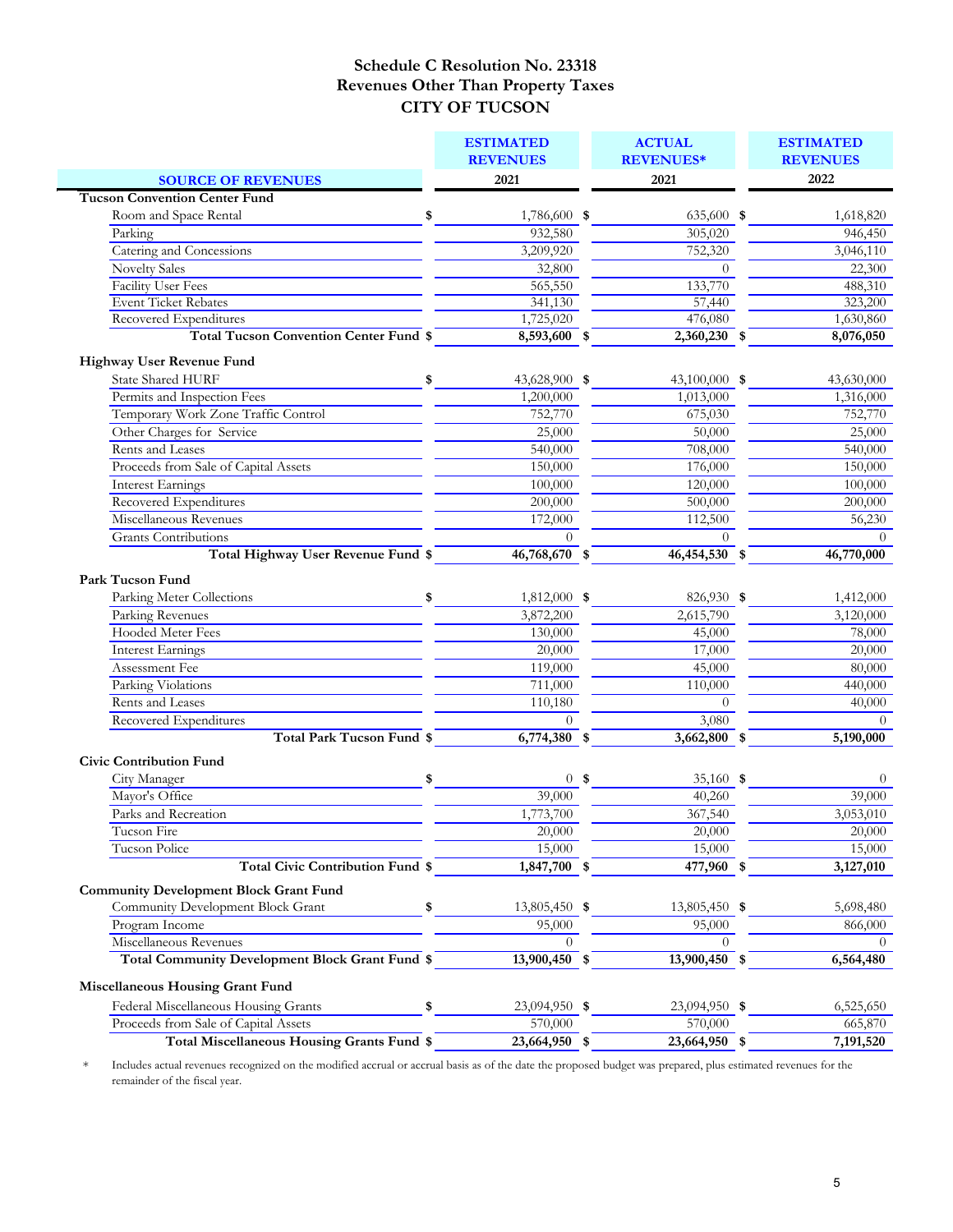|                                                | <b>ESTIMATED</b>                                                                               |                                                                                                                                                                                                                                                                                                                                                                                                                                                                                                                                                                                                                                                                 | <b>ACTUAL</b>                                                                                                                                                                              |                                                                                                                                                                                                                                     | <b>ESTIMATED</b><br><b>REVENUES</b>                                                                                                                              |
|------------------------------------------------|------------------------------------------------------------------------------------------------|-----------------------------------------------------------------------------------------------------------------------------------------------------------------------------------------------------------------------------------------------------------------------------------------------------------------------------------------------------------------------------------------------------------------------------------------------------------------------------------------------------------------------------------------------------------------------------------------------------------------------------------------------------------------|--------------------------------------------------------------------------------------------------------------------------------------------------------------------------------------------|-------------------------------------------------------------------------------------------------------------------------------------------------------------------------------------------------------------------------------------|------------------------------------------------------------------------------------------------------------------------------------------------------------------|
|                                                |                                                                                                |                                                                                                                                                                                                                                                                                                                                                                                                                                                                                                                                                                                                                                                                 |                                                                                                                                                                                            |                                                                                                                                                                                                                                     | 2022                                                                                                                                                             |
|                                                |                                                                                                |                                                                                                                                                                                                                                                                                                                                                                                                                                                                                                                                                                                                                                                                 |                                                                                                                                                                                            |                                                                                                                                                                                                                                     |                                                                                                                                                                  |
|                                                |                                                                                                |                                                                                                                                                                                                                                                                                                                                                                                                                                                                                                                                                                                                                                                                 |                                                                                                                                                                                            |                                                                                                                                                                                                                                     | 47,097,810                                                                                                                                                       |
|                                                |                                                                                                |                                                                                                                                                                                                                                                                                                                                                                                                                                                                                                                                                                                                                                                                 |                                                                                                                                                                                            |                                                                                                                                                                                                                                     | 7,500                                                                                                                                                            |
|                                                |                                                                                                |                                                                                                                                                                                                                                                                                                                                                                                                                                                                                                                                                                                                                                                                 |                                                                                                                                                                                            |                                                                                                                                                                                                                                     | 3,000                                                                                                                                                            |
|                                                |                                                                                                |                                                                                                                                                                                                                                                                                                                                                                                                                                                                                                                                                                                                                                                                 |                                                                                                                                                                                            |                                                                                                                                                                                                                                     |                                                                                                                                                                  |
|                                                |                                                                                                |                                                                                                                                                                                                                                                                                                                                                                                                                                                                                                                                                                                                                                                                 |                                                                                                                                                                                            |                                                                                                                                                                                                                                     | 8,000<br>47,116,310                                                                                                                                              |
|                                                |                                                                                                |                                                                                                                                                                                                                                                                                                                                                                                                                                                                                                                                                                                                                                                                 |                                                                                                                                                                                            |                                                                                                                                                                                                                                     |                                                                                                                                                                  |
|                                                |                                                                                                |                                                                                                                                                                                                                                                                                                                                                                                                                                                                                                                                                                                                                                                                 |                                                                                                                                                                                            |                                                                                                                                                                                                                                     |                                                                                                                                                                  |
|                                                |                                                                                                |                                                                                                                                                                                                                                                                                                                                                                                                                                                                                                                                                                                                                                                                 |                                                                                                                                                                                            |                                                                                                                                                                                                                                     | 4,404,550                                                                                                                                                        |
|                                                | 758,000                                                                                        |                                                                                                                                                                                                                                                                                                                                                                                                                                                                                                                                                                                                                                                                 | 758,000                                                                                                                                                                                    |                                                                                                                                                                                                                                     | 500,000                                                                                                                                                          |
|                                                |                                                                                                |                                                                                                                                                                                                                                                                                                                                                                                                                                                                                                                                                                                                                                                                 | $\Omega$                                                                                                                                                                                   |                                                                                                                                                                                                                                     | $\Omega$                                                                                                                                                         |
|                                                |                                                                                                |                                                                                                                                                                                                                                                                                                                                                                                                                                                                                                                                                                                                                                                                 |                                                                                                                                                                                            |                                                                                                                                                                                                                                     | 4,904,550                                                                                                                                                        |
|                                                |                                                                                                |                                                                                                                                                                                                                                                                                                                                                                                                                                                                                                                                                                                                                                                                 |                                                                                                                                                                                            |                                                                                                                                                                                                                                     |                                                                                                                                                                  |
|                                                |                                                                                                |                                                                                                                                                                                                                                                                                                                                                                                                                                                                                                                                                                                                                                                                 |                                                                                                                                                                                            |                                                                                                                                                                                                                                     | 3,052,640                                                                                                                                                        |
|                                                | $\Omega$                                                                                       |                                                                                                                                                                                                                                                                                                                                                                                                                                                                                                                                                                                                                                                                 |                                                                                                                                                                                            |                                                                                                                                                                                                                                     | $\Omega$                                                                                                                                                         |
| Total Green Storm Water Infrastructure Fund \$ |                                                                                                |                                                                                                                                                                                                                                                                                                                                                                                                                                                                                                                                                                                                                                                                 |                                                                                                                                                                                            |                                                                                                                                                                                                                                     | 3,052,640                                                                                                                                                        |
|                                                |                                                                                                |                                                                                                                                                                                                                                                                                                                                                                                                                                                                                                                                                                                                                                                                 |                                                                                                                                                                                            |                                                                                                                                                                                                                                     |                                                                                                                                                                  |
|                                                |                                                                                                |                                                                                                                                                                                                                                                                                                                                                                                                                                                                                                                                                                                                                                                                 |                                                                                                                                                                                            |                                                                                                                                                                                                                                     |                                                                                                                                                                  |
|                                                |                                                                                                |                                                                                                                                                                                                                                                                                                                                                                                                                                                                                                                                                                                                                                                                 |                                                                                                                                                                                            |                                                                                                                                                                                                                                     | 158,980                                                                                                                                                          |
|                                                |                                                                                                |                                                                                                                                                                                                                                                                                                                                                                                                                                                                                                                                                                                                                                                                 |                                                                                                                                                                                            |                                                                                                                                                                                                                                     | $\Omega$                                                                                                                                                         |
|                                                |                                                                                                |                                                                                                                                                                                                                                                                                                                                                                                                                                                                                                                                                                                                                                                                 |                                                                                                                                                                                            |                                                                                                                                                                                                                                     | 1,138,350<br>$\theta$                                                                                                                                            |
|                                                |                                                                                                |                                                                                                                                                                                                                                                                                                                                                                                                                                                                                                                                                                                                                                                                 |                                                                                                                                                                                            |                                                                                                                                                                                                                                     | $\theta$                                                                                                                                                         |
|                                                |                                                                                                |                                                                                                                                                                                                                                                                                                                                                                                                                                                                                                                                                                                                                                                                 |                                                                                                                                                                                            |                                                                                                                                                                                                                                     |                                                                                                                                                                  |
|                                                |                                                                                                |                                                                                                                                                                                                                                                                                                                                                                                                                                                                                                                                                                                                                                                                 |                                                                                                                                                                                            |                                                                                                                                                                                                                                     | 16,675,430                                                                                                                                                       |
|                                                |                                                                                                |                                                                                                                                                                                                                                                                                                                                                                                                                                                                                                                                                                                                                                                                 |                                                                                                                                                                                            |                                                                                                                                                                                                                                     | 32,000                                                                                                                                                           |
|                                                |                                                                                                |                                                                                                                                                                                                                                                                                                                                                                                                                                                                                                                                                                                                                                                                 |                                                                                                                                                                                            |                                                                                                                                                                                                                                     | 1,072,150                                                                                                                                                        |
|                                                |                                                                                                |                                                                                                                                                                                                                                                                                                                                                                                                                                                                                                                                                                                                                                                                 |                                                                                                                                                                                            |                                                                                                                                                                                                                                     | 1,677,040                                                                                                                                                        |
|                                                |                                                                                                |                                                                                                                                                                                                                                                                                                                                                                                                                                                                                                                                                                                                                                                                 |                                                                                                                                                                                            |                                                                                                                                                                                                                                     | 2,804,380                                                                                                                                                        |
|                                                |                                                                                                |                                                                                                                                                                                                                                                                                                                                                                                                                                                                                                                                                                                                                                                                 |                                                                                                                                                                                            |                                                                                                                                                                                                                                     | 13,772,490                                                                                                                                                       |
|                                                |                                                                                                |                                                                                                                                                                                                                                                                                                                                                                                                                                                                                                                                                                                                                                                                 |                                                                                                                                                                                            |                                                                                                                                                                                                                                     | 37,330,820                                                                                                                                                       |
|                                                |                                                                                                |                                                                                                                                                                                                                                                                                                                                                                                                                                                                                                                                                                                                                                                                 |                                                                                                                                                                                            |                                                                                                                                                                                                                                     |                                                                                                                                                                  |
| \$                                             |                                                                                                |                                                                                                                                                                                                                                                                                                                                                                                                                                                                                                                                                                                                                                                                 |                                                                                                                                                                                            |                                                                                                                                                                                                                                     | 166,620                                                                                                                                                          |
|                                                | $\Omega$                                                                                       |                                                                                                                                                                                                                                                                                                                                                                                                                                                                                                                                                                                                                                                                 |                                                                                                                                                                                            |                                                                                                                                                                                                                                     | 87,630                                                                                                                                                           |
|                                                | $\Omega$                                                                                       |                                                                                                                                                                                                                                                                                                                                                                                                                                                                                                                                                                                                                                                                 |                                                                                                                                                                                            |                                                                                                                                                                                                                                     | $\Omega$                                                                                                                                                         |
|                                                | 325,000                                                                                        |                                                                                                                                                                                                                                                                                                                                                                                                                                                                                                                                                                                                                                                                 |                                                                                                                                                                                            |                                                                                                                                                                                                                                     | 370,490                                                                                                                                                          |
|                                                | 95,700                                                                                         |                                                                                                                                                                                                                                                                                                                                                                                                                                                                                                                                                                                                                                                                 | $\Omega$                                                                                                                                                                                   |                                                                                                                                                                                                                                     | $\Omega$                                                                                                                                                         |
|                                                | $\theta$                                                                                       |                                                                                                                                                                                                                                                                                                                                                                                                                                                                                                                                                                                                                                                                 |                                                                                                                                                                                            |                                                                                                                                                                                                                                     | 2,615,810                                                                                                                                                        |
|                                                | 86,500                                                                                         |                                                                                                                                                                                                                                                                                                                                                                                                                                                                                                                                                                                                                                                                 | 20,000                                                                                                                                                                                     |                                                                                                                                                                                                                                     | $\theta$                                                                                                                                                         |
|                                                | 5,530                                                                                          |                                                                                                                                                                                                                                                                                                                                                                                                                                                                                                                                                                                                                                                                 |                                                                                                                                                                                            |                                                                                                                                                                                                                                     | 5,530                                                                                                                                                            |
|                                                | 2,184,290                                                                                      |                                                                                                                                                                                                                                                                                                                                                                                                                                                                                                                                                                                                                                                                 | 2,184,290                                                                                                                                                                                  |                                                                                                                                                                                                                                     | 2,053,770                                                                                                                                                        |
| Total Non-Federal Grants Fund \$               |                                                                                                |                                                                                                                                                                                                                                                                                                                                                                                                                                                                                                                                                                                                                                                                 |                                                                                                                                                                                            |                                                                                                                                                                                                                                     | 5,299,850                                                                                                                                                        |
| Total Special Revenue Funds \$                 | 296,460,040 \$                                                                                 |                                                                                                                                                                                                                                                                                                                                                                                                                                                                                                                                                                                                                                                                 | 317,002,420 \$                                                                                                                                                                             |                                                                                                                                                                                                                                     | 314,170,640                                                                                                                                                      |
|                                                | \$<br>Total HOME Investment Partnerships Program Fund \$<br>Total Other Federal Grants Fund \$ | <b>REVENUES</b><br>2021<br>30,000<br>21,000<br>$\Omega$<br>Total Public Housing Section 8 Fund \$<br>$\infty$<br>$\frac{1}{\sqrt{1-\frac{1}{2}}\sqrt{1-\frac{1}{2}}\sqrt{1-\frac{1}{2}}\sqrt{1-\frac{1}{2}}\sqrt{1-\frac{1}{2}}\sqrt{1-\frac{1}{2}}\sqrt{1-\frac{1}{2}}\sqrt{1-\frac{1}{2}}\sqrt{1-\frac{1}{2}}\sqrt{1-\frac{1}{2}}\sqrt{1-\frac{1}{2}}\sqrt{1-\frac{1}{2}}\sqrt{1-\frac{1}{2}}\sqrt{1-\frac{1}{2}}\sqrt{1-\frac{1}{2}}\sqrt{1-\frac{1}{2}}\sqrt{1-\frac{1}{2}}\sqrt{1-\frac{1}{2}}\sqrt{1-\frac{1}{2}}\sqrt{1-\frac$<br>$\int$<br>$\Omega$<br>1,186,120<br>$\Omega$<br>$\Omega$<br>$\Omega$<br>468,910<br>2,831,840<br>1,126,130<br>13,947,110 | 42,704,810 \$<br>$42,755,810$ \$<br>8,482,730 \$<br>$\Omega$<br>$9,240,730$ \$<br>3,211,360 \$<br>$3,211,360$ \$<br>96,830 \$<br>32,000<br>$19,688,940$ \$<br>$169,230$ \$<br>2,866,250 \$ | <b>REVENUES*</b><br>2021<br>30,000<br>21,000<br>$\Omega$<br>11,900<br>158,560<br>691,640<br>108,960<br>77,210<br>$\theta$<br>32,000<br>468,910<br>3,406,720<br>1,255,950<br>13,947,110<br>106,700<br>18,340<br>325,000<br>1,746,790 | 42,704,810 \$<br>42,755,810 \$<br>8,482,730 \$<br>$9,240,730$ \$<br>3,630,160 \$<br>$3,642,060$ \$<br>94,280 \$<br>20,241,340 \$<br>$164,040$ \$<br>4,565,160 \$ |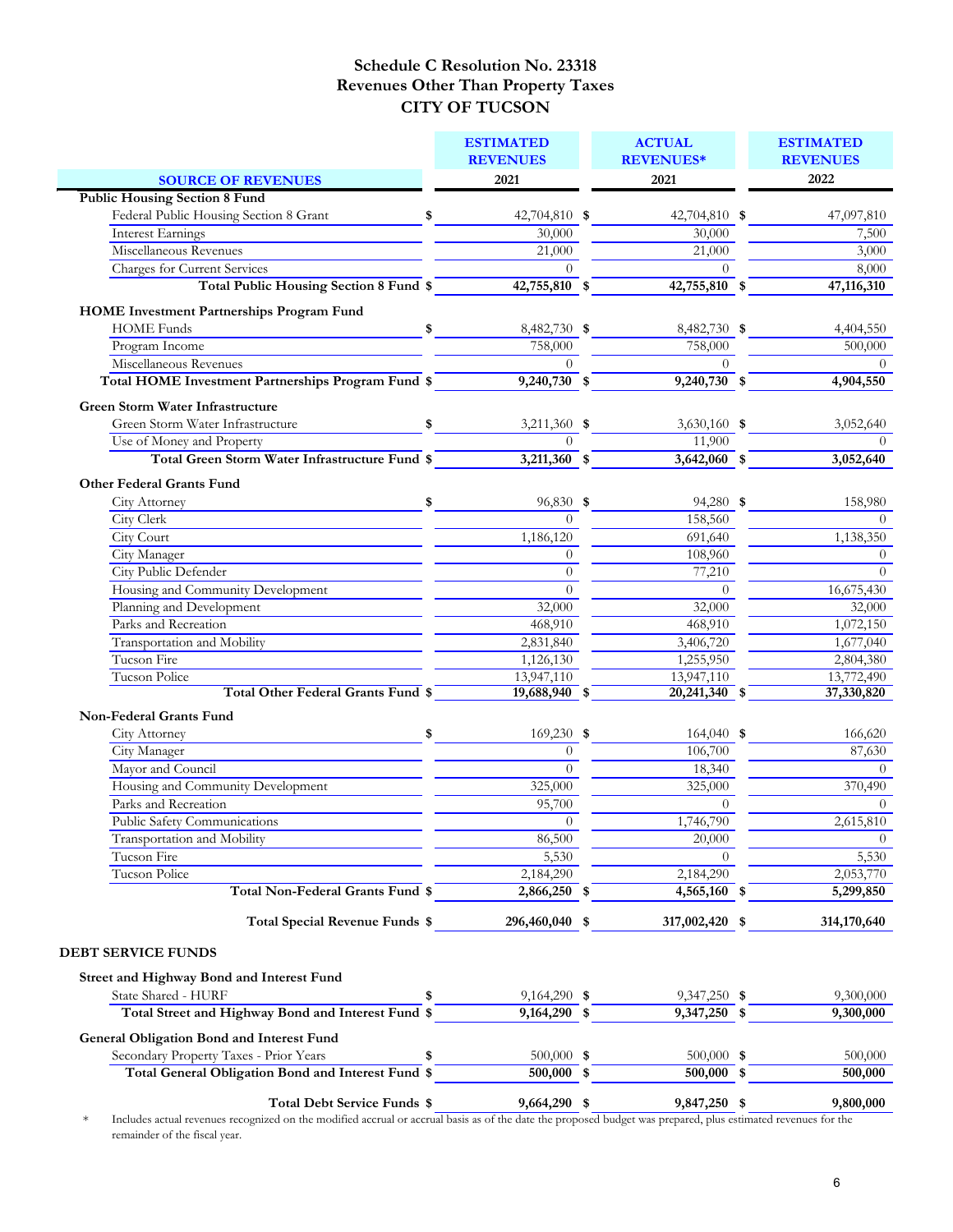|                                                                                                                       |               | <b>ESTIMATED</b>                 |  | <b>ACTUAL</b>                      | <b>ESTIMATED</b> |
|-----------------------------------------------------------------------------------------------------------------------|---------------|----------------------------------|--|------------------------------------|------------------|
|                                                                                                                       |               | <b>REVENUES</b>                  |  | <b>REVENUES*</b>                   | <b>REVENUES</b>  |
| <b>SOURCE OF REVENUES</b>                                                                                             |               | 2021                             |  | 2021                               | 2022             |
| <b>CAPITAL PROJECTS FUNDS</b>                                                                                         |               |                                  |  |                                    |                  |
| Capital Improvement Fund                                                                                              |               |                                  |  |                                    |                  |
| <b>Intergovernmental Agreements</b>                                                                                   | \$            | 71,208,000 \$                    |  | 99,673,900 \$                      | 44,473,800       |
| <sup>§</sup><br>Total Capital Improvement Fund \$                                                                     |               | $71,208,000$ \$                  |  | 99,673,900 \$                      | 44,473,800       |
| Development Fee Fund                                                                                                  |               |                                  |  |                                    |                  |
| Development Fees for Police                                                                                           | $\sim$        | $1,160,000$ \$                   |  | 854,000 \$                         | 914,000          |
| Development Fees for Fire                                                                                             |               | $\overline{701,400}$             |  | 602,500                            | 602,400          |
| Development Fees for Transportation and Mobility                                                                      |               | 10,151,590                       |  | 8,862,400                          | 8,862,000        |
| Development Fees for Parks                                                                                            |               | 1,938,100                        |  | 2,800,000                          | 2,795,400        |
| Total Development Fee Fund \$                                                                                         |               | 13,951,090 \$                    |  | 13,118,900 \$                      | 13,173,800       |
|                                                                                                                       |               |                                  |  |                                    |                  |
| <b>Regional Transportation Authority Fund</b>                                                                         |               |                                  |  |                                    |                  |
| Regional Transportation Authority<br>anal Transportation Authority<br>Total Regional Transportation Authority Fund \$ | \$            | 19,053,100 \$<br>$19,053,100$ \$ |  | $19,144,100$ \$<br>$19,144,100$ \$ | 33,683,100       |
|                                                                                                                       |               |                                  |  |                                    | 33,683,100       |
| Total Capital Projects Funds \$                                                                                       |               | 104,212,190 \$                   |  | 131,936,900 \$                     | 91,330,700       |
|                                                                                                                       |               |                                  |  |                                    |                  |
| <b>ENTERPRISE FUNDS</b>                                                                                               |               |                                  |  |                                    |                  |
| <b>Tucson Water Utility</b>                                                                                           |               |                                  |  |                                    |                  |
| Potable Water Sales                                                                                                   | $\frac{1}{2}$ | 188,029,430 \$                   |  | 197,198,380 \$                     | 182,408,730      |
| Reclaimed Water Sales                                                                                                 |               | 10,180,470                       |  | 11,383,230                         | 9,582,900        |
| Central Arizona Project Surcharge                                                                                     |               | 25,953,830                       |  | 26,022,490                         | 25,035,280       |
| Water Conservation Fee                                                                                                |               | 3,707,690                        |  | 3,977,460                          | 3,612,590        |
| Fire Sprinkler Fee                                                                                                    |               | 3,814,950                        |  | 3,390,430                          | 3,864,750        |
| Connection Fees                                                                                                       |               | 2,000,000                        |  | 2,135,110                          | 2,000,000        |
| Service Charges                                                                                                       |               | 3,500,000                        |  | 1,525,250                          | 3,500,000        |
| Development Plan Review/Inspection Fees                                                                               |               | 555,500                          |  | 559,300                            | 555,500          |
| <b>Billing Services</b>                                                                                               |               | 5,500,000                        |  | 5,968,130                          | 5,500,000        |
| Miscellaneous Revenues                                                                                                |               | 3,498,330                        |  | 4,101,410                          | 2,708,690        |
| Tucson Airport Remediation Project                                                                                    |               | 1,069,730                        |  | 785,730                            | 1,069,730        |
| Water System Equity Fees                                                                                              |               | 2,300,000                        |  | 2,705,370                          | 2,300,000        |
| <b>CAP</b> Resource Fee                                                                                               |               | 350,000                          |  | 372,100                            | 350,000          |
| Grants and Contributions                                                                                              |               | 865,000                          |  | $\overline{0}$                     | 865,000          |
| Investment Income                                                                                                     |               | 1,000,000                        |  | 1,816,210                          | 553,590          |
| Total Tucson Water Utility \$                                                                                         |               | $252,324,930$ \$                 |  | 261,940,600 \$                     | 243,906,760      |
| <b>Environmental Services Fund</b>                                                                                    |               |                                  |  |                                    |                  |
| Residential Refuse Services                                                                                           | \$            | 29,857,400 \$                    |  | 29,357,400 \$                      | 29,857,400       |
| <b>Commercial Refuse Services</b>                                                                                     |               | 7,200,000                        |  | 7,200,000                          | 7,200,000        |
| Landfill Services Charges                                                                                             |               | 8,330,000                        |  | 8,330,000                          | 8,330,000        |
| Remediation Ground Fee                                                                                                |               | 3,800,000                        |  | 3,800,000                          | 3,800,000        |
| Self Haul Fee                                                                                                         |               | 1,700,000                        |  | 2,000,000                          | 2,000,000        |
| <b>Refuse Penalties</b>                                                                                               |               | 162,000                          |  | 162,000                            | 162,000          |
| Recycling                                                                                                             |               | 800,000                          |  | 800,000                            | 800,000          |
| Household Hazardous Waste                                                                                             |               | 65,000                           |  | 40,000                             | 65,000           |
| Miscellaneous Grants                                                                                                  |               | 219,000                          |  | 215,400                            | 219,000          |
| Sale of Capital Assets                                                                                                |               | 200,000                          |  | 900,000                            | 200,000          |
| <b>Interest Earnings</b>                                                                                              |               | 400,000                          |  | 400,000                            | 400,000          |
| Recovered Expenses                                                                                                    |               | 100,000                          |  | 296,340                            | 100,000          |
| Miscellaneous Revenues                                                                                                |               | 198,100                          |  | 197,000                            | 197,900          |
| <b>Total Environmental Services Fund \$</b>                                                                           |               | $53,031,500$ \$                  |  | 53,698,140 \$                      | 53,331,300       |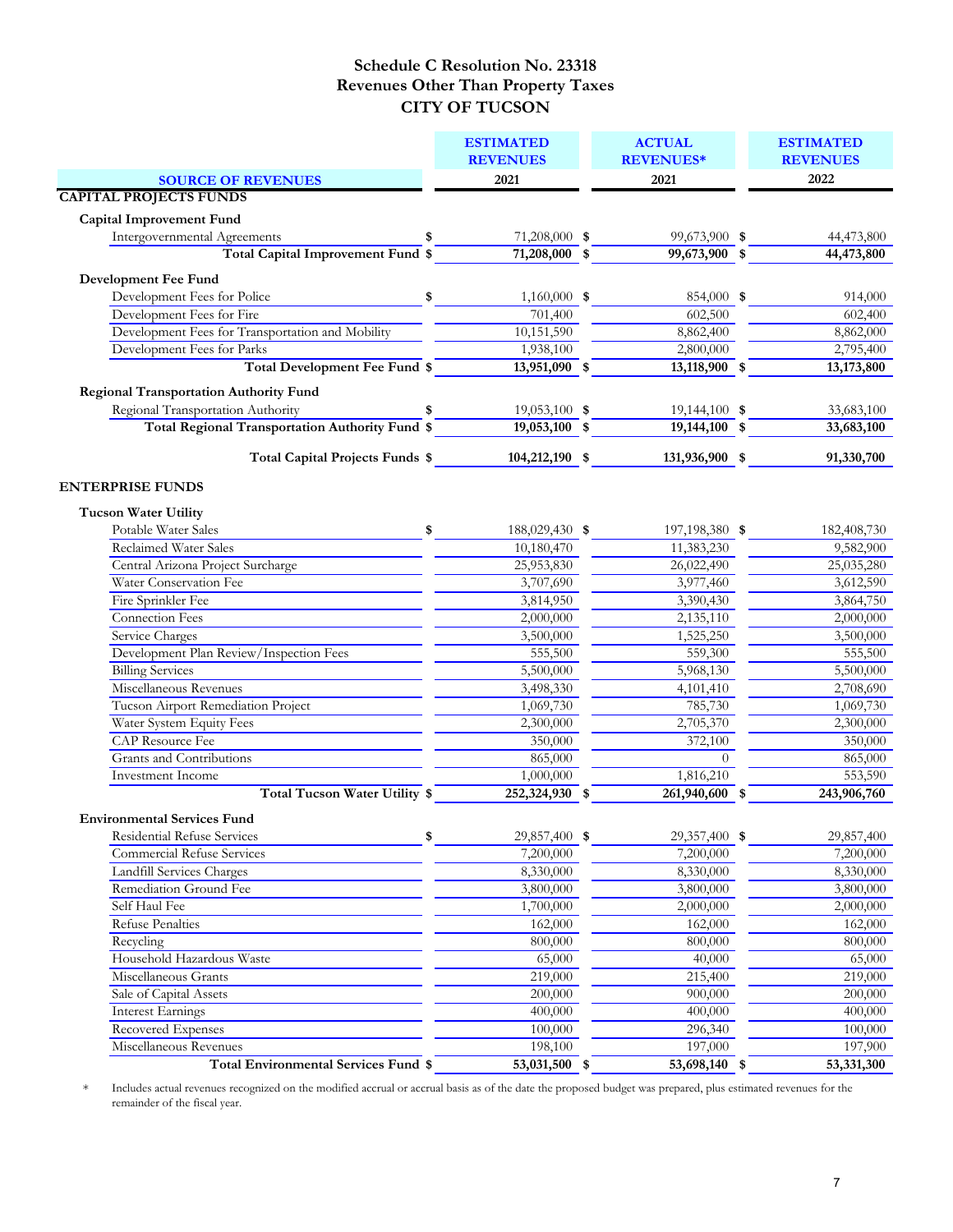|                                                                                   | <b>ESTIMATED</b><br><b>REVENUES</b>    | <b>ACTUAL</b><br><b>REVENUES*</b> | <b>ESTIMATED</b><br><b>REVENUES</b> |
|-----------------------------------------------------------------------------------|----------------------------------------|-----------------------------------|-------------------------------------|
| <b>SOURCE OF REVENUES</b>                                                         | 2021                                   | 2021                              | 2022                                |
| <b>Tucson Golf Course Enterprise Fund</b>                                         |                                        |                                   |                                     |
| El Rio Golf Course                                                                | \$<br>1,034,940 \$                     | 1,229,140 \$                      | 1,163,390                           |
| Randolph Golf Course                                                              | 3,411,630                              | 3,748,870                         | 3,805,710                           |
| Fred Enke Golf Course                                                             | 1,027,450                              | 1,350,660                         | 1,339,700                           |
| Silverbell Golf Course                                                            | 1,194,510                              | 1,544,950                         | 1,427,760                           |
| Food and Beverage                                                                 | 1,393,300                              | 1,514,790                         | 1,556,220                           |
| Total Tucson Golf Course Enterprise Fund \$                                       | 8,061,830 \$                           | $9,388,410$ \$                    | 9,292,780                           |
| <b>Public Housing Fund</b>                                                        |                                        |                                   |                                     |
| Federal Grants                                                                    | \$<br>8,893,000 \$                     | 8,893,000 \$                      | 8,265,980                           |
| Housing Administration Charges                                                    | 3,178,280                              | 3,178,280                         | 3,033,600                           |
| Tenant Rent and Parking Fees                                                      | 3,790,000                              | 3,790,000                         | 4,150,500                           |
| Charges for Other Services                                                        | 385,600                                | 385,600                           | 155,000                             |
| <b>Interest Earnings</b>                                                          | 70,350                                 | 70,350                            | 15,060                              |
| Total Public Housing Fund \$                                                      | $16,317,230$ \$                        | $16,317,230$ \$                   | 15,620,140                          |
|                                                                                   |                                        |                                   |                                     |
| Non-Public Housing Asset Management Fund                                          |                                        |                                   |                                     |
| <b>Federal Grants</b>                                                             | \$<br>225,000 \$                       | 225,000 \$                        | $\theta$                            |
| Tenant Rent                                                                       | 2,539,320                              | 2,539,320                         | 1,900,000                           |
| Charges for Other Services                                                        | 54,750                                 | 54,750                            | 38,200                              |
| Rents and Leases                                                                  | 200,000                                | 200,000                           | 123,000                             |
| Miscellaneous Revenues                                                            | $\Omega$                               | $\Omega$                          | 20,300                              |
| Total Non-Public Housing Asset Management Fund \$                                 | $3,019,070$ \$                         | $3,019,070$ \$                    | 2,081,500                           |
| Total Enterprise Funds \$ 332,754,560 \$                                          |                                        | 344,363,450 \$                    | 324,232,480                         |
| <b>INTERNAL SERVICE FUNDS</b>                                                     |                                        |                                   |                                     |
| <b>Health Insurance Trust Fund</b>                                                |                                        |                                   |                                     |
| Interdepartmental Charges                                                         | 78,426,130 \$                          | 70,811,720 \$                     | 74,638,270                          |
| Total Health Insurance Trust Fund \$                                              | $78,426,130$ \$                        | 70,811,720 \$                     | 74,638,270                          |
|                                                                                   |                                        |                                   |                                     |
| Self Insurance Internal Service Fund                                              |                                        |                                   |                                     |
| Interdepartmental Charges<br><b>Total Self Insurance Internal Service Fund \$</b> | \$<br>18,772,580 \$<br>$18,772,580$ \$ | 15,074,120 \$<br>$15,074,120$ \$  | 17,127,000<br>17,127,000            |
|                                                                                   |                                        |                                   |                                     |
| Total Internal Service Funds \$                                                   | 97, 198, 710 \$                        | 85,885,840 \$                     | 91,765,270                          |
| <b>FIDUCIARY FUNDS</b>                                                            |                                        |                                   |                                     |
| <b>Tucson Supplemental Retirement System</b>                                      |                                        |                                   |                                     |
| <b>Employer Contributions</b>                                                     | \$<br>40,696,240 \$                    | 33,475,260 \$                     | 41,801,110                          |
| <b>Employee Contributions</b>                                                     | 6,984,440                              | 7,069,140                         | 7,020,000                           |
| Portfolio Earnings                                                                | 60,713,880                             | 32,411,270                        | 67,602,040                          |
| Miscellaneous Revenues                                                            | 135,000                                | 220,020                           | 135,000                             |
| Total Tucson Supplemental Retirement System \$                                    | $108,529,560$ \$                       | 73,175,690 \$                     | 116,558,150                         |
| Total Fiduciary Funds \$                                                          | 108,529,560 \$                         | 73,175,690 \$                     | 116,558,150                         |
| <b>TOTAL ALL FUNDS \$</b>                                                         | $1,466,012,210$ \$                     | 1,530,441,500 \$                  | 1,527,948,210                       |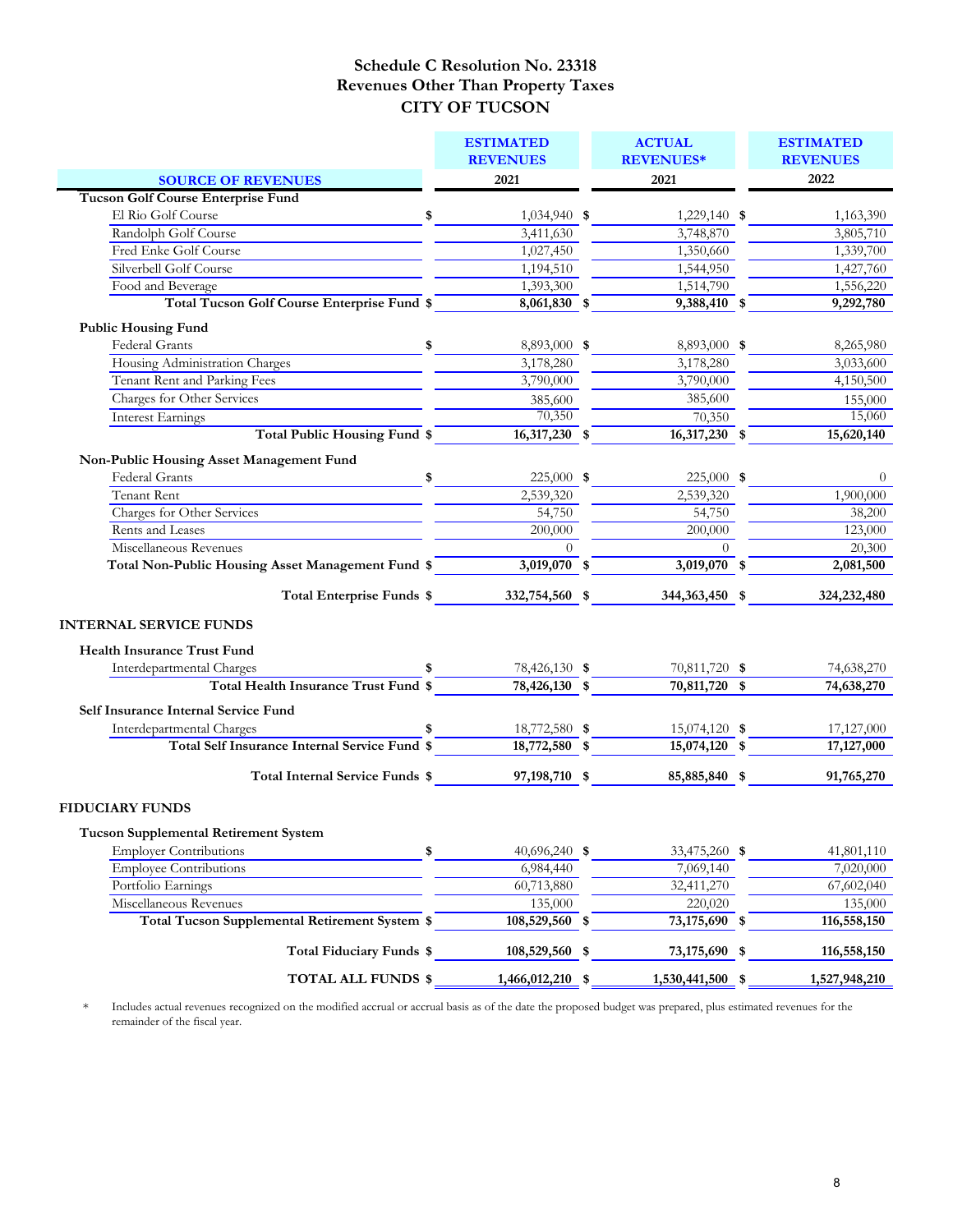# **Schedule D Resolution No. 23318 CITY OF TUCSON Other Financing Sources/(Uses) and Interfund Transfers Fiscal Year 2022**

|                                             | <b>OTHER FINANCING</b> | 2022         |        | <b>INTERFUND TRANSFERS</b><br>2022 |    |                |  |  |  |
|---------------------------------------------|------------------------|--------------|--------|------------------------------------|----|----------------|--|--|--|
| <b>FUND</b>                                 | <b>SOURCES</b>         |              | (USES) | IN                                 |    | (OUT)          |  |  |  |
| <b>GENERAL FUND</b>                         |                        |              |        |                                    |    |                |  |  |  |
| Transfer to Mass Transit Fund               | \$                     |              |        | \$                                 | \$ | (37, 647, 130) |  |  |  |
| Transfer to Mass Transit - Sun Link Fund    |                        |              |        |                                    |    | (4,590,140)    |  |  |  |
| Transfer to Tucson Convention Center        |                        |              |        |                                    |    | (3,276,220)    |  |  |  |
| Transfer to Development Fee Fund            |                        |              |        |                                    |    | (286,070)      |  |  |  |
| Total General Fund \$                       |                        | \$           |        | \$                                 | \$ | (45,799,560)   |  |  |  |
| <b>SPECIAL REVENUE FUNDS</b>                |                        |              |        |                                    |    |                |  |  |  |
| Transfer from General Fund                  | \$                     |              |        | \$<br>45,513,490 \$                |    |                |  |  |  |
| Transfer to Street and Highway Bond         |                        |              |        |                                    |    | (1,845,750)    |  |  |  |
| and Interest Fund                           |                        |              |        |                                    |    |                |  |  |  |
| Transfer to Development Fee Fund            |                        |              |        |                                    |    | (224, 410)     |  |  |  |
| Total Special Revenue Funds \$              |                        | $\mathbf{s}$ |        | \$<br>45,513,490 \$                |    | (2,070,160)    |  |  |  |
| <b>DEBT SERVICE FUNDS</b>                   |                        |              |        |                                    |    |                |  |  |  |
| Transfer from Highway User Revenue Fund     | \$                     |              |        | \$<br>1,845,750 \$                 |    |                |  |  |  |
| <b>Total Debt Service Funds \$</b>          |                        |              |        | 1,845,750 \$                       |    |                |  |  |  |
| <b>CAPITAL PROJECTS FUNDS</b>               |                        |              |        |                                    |    |                |  |  |  |
| Transfer from General Fund                  | \$                     |              |        | \$<br>286,070 \$                   |    |                |  |  |  |
| Transfer from Highway User Revenue Fund     |                        |              |        | 224,410                            |    |                |  |  |  |
| General Obligation Bond Proceeds - Prop 407 | 40,000,000             |              |        |                                    |    |                |  |  |  |
| Total Capital Projects Funds \$             | 40,000,000 \$          |              |        | \$<br>510,480 \$                   |    |                |  |  |  |
|                                             |                        |              |        |                                    |    |                |  |  |  |
| <b>ENTERPRISE FUNDS</b>                     |                        |              |        |                                    |    |                |  |  |  |
| Water Revenue Obligation Bond Proceeds      |                        |              |        |                                    |    |                |  |  |  |
| <b>Total Enterprise Funds \$</b>            | 0 <sup>5</sup>         |              |        | \$                                 | \$ |                |  |  |  |
| <b>TOTAL ALL FUNDS \$</b>                   | 40,000,000 \$          |              |        | \$<br>47,869,720 \$                |    | (47, 869, 720) |  |  |  |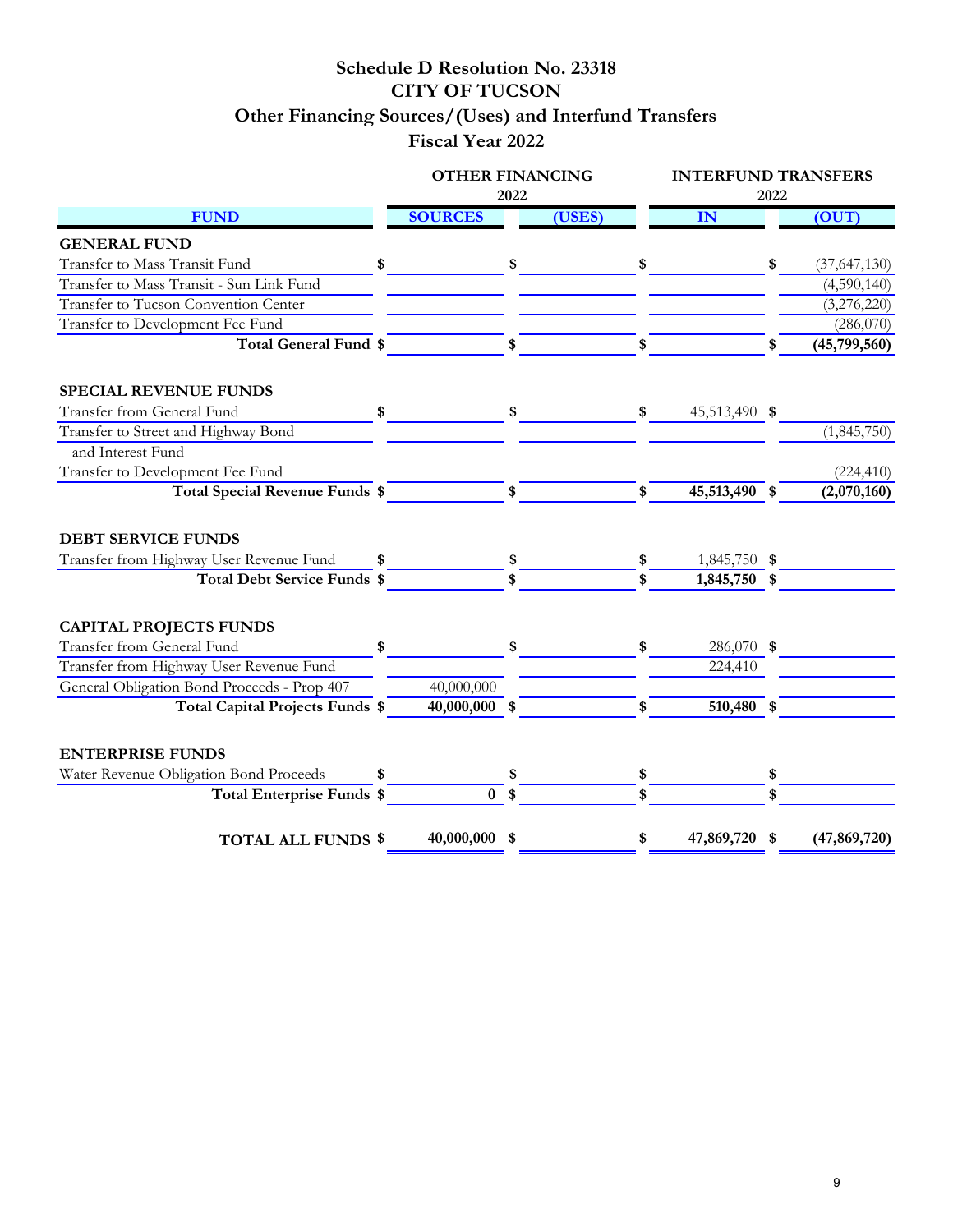|                                                          | <b>ADOPTED</b><br><b>BUDGETED</b><br><b>EXPENDITURES/</b><br><b>EXPENSES</b> |     | <b>EXPENDITURE/</b><br><b>EXPENSE</b><br><b>ADJUSTMENTS</b><br><b>APPROVED</b> | <b>ACTUAL</b><br><b>EXPENDITURES/</b><br><b>EXPENSES*</b> | <b>BUDGETED</b><br><b>EXPENDITURES/</b><br><b>EXPENSES</b> |
|----------------------------------------------------------|------------------------------------------------------------------------------|-----|--------------------------------------------------------------------------------|-----------------------------------------------------------|------------------------------------------------------------|
| <b>FUND/DEPARTMENT</b>                                   | 2021                                                                         |     | 2021                                                                           | 2021                                                      | 2022                                                       |
| <b>GENERAL FUND</b>                                      |                                                                              |     |                                                                                |                                                           |                                                            |
| Mayor and Council                                        | 3,710,380<br>\$                                                              | \$  |                                                                                | \$<br>2,699,660                                           | \$<br>3,697,360                                            |
| <b>Business Services</b>                                 | 13,311,560                                                                   |     |                                                                                | 11,528,880                                                | 18,422,270                                                 |
| <b>City Attorney</b>                                     | 8,165,930                                                                    |     |                                                                                | 8,337,630                                                 | 8,136,640                                                  |
| City Clerk                                               | 2,920,580                                                                    |     |                                                                                | 2,162,810                                                 | 3,095,740                                                  |
| City Court                                               | 10,225,620                                                                   |     |                                                                                | 8,850,380                                                 | 10,658,630                                                 |
| City Manager                                             | 5,514,690                                                                    |     |                                                                                | 5,543,370                                                 | 7,213,870                                                  |
| <b>Environmental Services</b>                            | 2,848,940                                                                    |     |                                                                                | 2,671,680                                                 | 2,906,730                                                  |
| General Services                                         | 52,360,790                                                                   |     |                                                                                | 49,026,210                                                | 52,997,700                                                 |
| Housing and Community Development                        | 2,575,450                                                                    |     |                                                                                | 2,459,230                                                 | 3,201,520                                                  |
| Human Resources                                          | 4,635,070                                                                    |     |                                                                                | 4,180,530                                                 | $\theta$                                                   |
| Information Technology                                   | 25,332,980                                                                   |     |                                                                                | 24,612,840                                                | 26,797,130                                                 |
| Parks and Recreation                                     | 27,776,400                                                                   |     |                                                                                | 23,830,950                                                | 28,906,110                                                 |
| Planning and Development Services                        | 7,992,340                                                                    |     |                                                                                | 6,740,560                                                 | 8,662,670                                                  |
| Public Defender                                          | 3,157,250                                                                    |     |                                                                                | 3,025,130                                                 | 3,269,260                                                  |
| Public Safety Communications                             | 14, 132, 750                                                                 |     |                                                                                | 11,875,090                                                | 14,612,450                                                 |
| Transportation and Mobility                              | 1,812,200                                                                    |     |                                                                                | 1,076,660                                                 | 1,316,710                                                  |
| Tucson Fire                                              | 103,065,810                                                                  |     |                                                                                | 100,050,260                                               | 88,306,150                                                 |
| Tucson Police                                            | 166,079,280                                                                  |     |                                                                                | 158,747,890                                               | 148,418,650                                                |
| General Government                                       | 58,223,470                                                                   |     |                                                                                | 62,771,660                                                | 169,219,840                                                |
| Contingency                                              | 2,600,000                                                                    |     |                                                                                | 1,693,320                                                 | 3,000,000                                                  |
| <b>SPECIAL REVENUE FUNDS</b><br><b>Mass Transit Fund</b> | Total General Fund \$ 516,441,490 \$                                         |     |                                                                                | $0 \quad$ \$<br>491,884,740                               | \$<br>602,839,430                                          |
| Transportation and Mobility                              | $108,472,060$ \$<br>\$                                                       |     | 18,007,850                                                                     | \$<br>99,394,940                                          | \$<br>102,982,720                                          |
| Total Fund \$                                            | 108,472,060                                                                  | \$  | 18,007,850                                                                     | \$<br>99,394,940                                          | \$<br>102,982,720                                          |
| Mass Transit Fund - Sun Link                             |                                                                              |     |                                                                                |                                                           |                                                            |
| General Government                                       | 1,499,810<br>\$                                                              | \$  |                                                                                | 1,499,810                                                 | \$<br>1,509,520                                            |
| Transportation and Mobility                              | 4,585,820                                                                    |     |                                                                                | 3,355,380                                                 | 4,590,620                                                  |
| Total Fund \$                                            | $6,085,630$ \$                                                               |     | $\bf{0}$                                                                       | \$<br>4,855,190                                           | \$<br>6,100,140                                            |
| Zoo Fund                                                 |                                                                              |     |                                                                                |                                                           |                                                            |
| Parks and Recreation                                     | 17,333,840                                                                   | -\$ |                                                                                | \$<br>16,983,260                                          | \$<br>18,365,000                                           |
| Total Fund \$                                            | 17,333,840                                                                   | \$  | $\mathbf{0}$                                                                   | 16,983,260                                                | \$<br>18,365,000                                           |
|                                                          |                                                                              |     |                                                                                |                                                           |                                                            |
| <b>Better Streets Improvement Fund</b>                   |                                                                              |     |                                                                                |                                                           |                                                            |
| Transportation and Mobility                              | 38,981,500                                                                   | \$  |                                                                                | 38,159,000                                                | \$<br>36,518,000                                           |
| <b>Total Fund</b>                                        | 38,981,500                                                                   | \$  | $\bf{0}$                                                                       | 38,159,000                                                | \$<br>36,518,000                                           |
| Safer City Improvement Fund                              |                                                                              |     |                                                                                |                                                           |                                                            |
| Tucson Fire                                              | 16,252,600                                                                   | \$  |                                                                                | \$<br>16,687,500                                          | \$<br>31,514,050                                           |
| Tucson Police                                            | 16,096,200                                                                   |     |                                                                                | 5,822,300                                                 | 22,519,050                                                 |
| Total Fund \$                                            | 32,348,800                                                                   | \$  | $\bf{0}$                                                                       | \$<br>22,509,800                                          | 54,033,100                                                 |
| <b>Tucson Convention Center Fund</b>                     |                                                                              |     |                                                                                |                                                           |                                                            |
| Tucson Convention Center                                 | 11,806,390                                                                   | \$  |                                                                                | 6,146,130                                                 | 11,352,270                                                 |
| General Government                                       | $\theta$                                                                     |     |                                                                                | $\theta$                                                  | $\theta$                                                   |
| Total Fund \$                                            | 11,806,390                                                                   | \$  | $\mathbf{0}$                                                                   | \$<br>6,146,130                                           | \$<br>11,352,270                                           |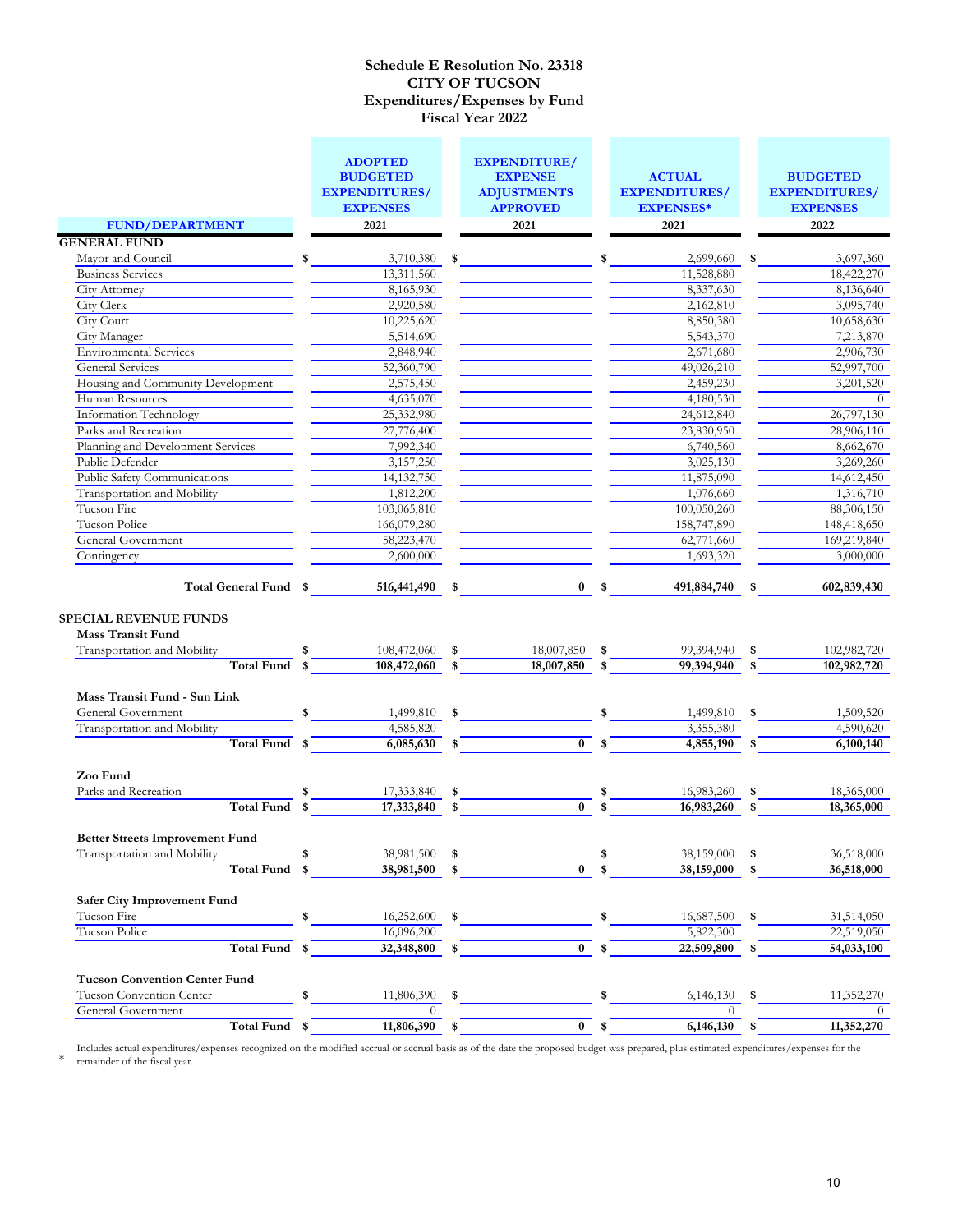|                                                          | <b>ADOPTED</b><br><b>BUDGETED</b>       |      | <b>EXPENDITURE/</b><br><b>EXPENSE</b> | <b>ACTUAL</b>                            |    | <b>BUDGETED</b>                         |
|----------------------------------------------------------|-----------------------------------------|------|---------------------------------------|------------------------------------------|----|-----------------------------------------|
|                                                          | <b>EXPENDITURES/</b><br><b>EXPENSES</b> |      | <b>ADJUSTMENTS</b><br><b>APPROVED</b> | <b>EXPENDITURES/</b><br><b>EXPENSES*</b> |    | <b>EXPENDITURES/</b><br><b>EXPENSES</b> |
| <b>FUND/DEPARTMENT</b>                                   | 2021                                    |      | 2021                                  | 2021                                     |    | 2022                                    |
| Highway User Revenue Fund                                |                                         |      |                                       |                                          |    |                                         |
| Transportation and Mobility                              | \$<br>41,202,650                        | \$   |                                       | 44,967,980                               |    | 46,973,280                              |
| <b>Business Services</b>                                 | 1,329,200                               |      |                                       | 1,168,870                                |    | 1,751,020                               |
| General Government                                       | 1,488,660                               |      |                                       | 1,488,660                                |    | 1,552,020                               |
| Human Resources                                          | 387,250                                 |      |                                       | 341,740                                  |    | $\theta$                                |
| <b>Total Fund</b>                                        | \$<br>44,407,760                        | \$   | $\overline{0}$                        | \$<br>47,967,250                         |    | 50,276,320                              |
| Park Tucson Fund                                         |                                         |      |                                       |                                          |    |                                         |
| General Government                                       | \$<br>1,664,470                         | \$   |                                       | 1,553,910                                | \$ | 1,756,050                               |
| Park Tucson                                              | 4,722,360                               |      |                                       | 2,514,520                                |    | 3,433,950                               |
| Total Fund \$                                            | 6,386,830                               | \$   | $\bf{0}$                              | \$<br>4,068,430                          |    | 5,190,000                               |
| <b>Civic Contribution Fund</b><br>Mayor and Council      | \$<br>35,260                            | \$   |                                       | \$                                       | \$ | 35,260                                  |
| City Manager                                             | $\Omega$                                |      |                                       | 35,260<br>$\Omega$                       |    | 12,000                                  |
| Parks and Recreation                                     | 855,860                                 |      |                                       | 342,340                                  |    | 855,860                                 |
| Tucson Fire                                              | 48,470                                  |      |                                       | 5,500                                    |    | 48,470                                  |
| Tucson Police                                            | 15,000                                  |      |                                       | 15,000                                   |    | 15,000                                  |
| Total Fund \$                                            | 954,590                                 | \$   | $\overline{0}$                        | \$<br>398,100                            | \$ | 966,590                                 |
|                                                          |                                         |      |                                       |                                          |    |                                         |
| <b>Community Development Block Grant Fund</b>            |                                         |      |                                       |                                          |    |                                         |
| <b>Business Services</b>                                 | \$<br>241,840                           | \$   |                                       | 0                                        |    | 139,410                                 |
| Housing and Community Development                        | 13,643,330                              |      |                                       | 13,635,260                               |    | 6,425,070                               |
| General Government                                       | 15,280                                  |      |                                       | 15,280                                   |    | $\theta$                                |
| Total Fund \$                                            | 13,900,450                              | \$   | $\overline{0}$                        | \$<br>13,650,540                         | \$ | 6,564,480                               |
| Miscellaneous Housing Grant Fund                         |                                         |      |                                       |                                          |    |                                         |
| <b>Business Services</b>                                 | \$<br>52,470                            | \$   |                                       | 0                                        |    | 25,690                                  |
| Housing and Community Development                        | $\overline{23,612,480}$                 |      |                                       | 23,481,810                               |    | $\overline{7,}165,830$                  |
| Total Fund \$                                            | 23,664,950                              |      | $\mathbf{0}$                          | \$<br>23,481,810                         |    | 7,191,520                               |
| <b>Public Housing Section 8 Fund</b>                     |                                         |      |                                       |                                          |    |                                         |
| Housing and Community Development                        | \$<br>42,755,810                        | \$   |                                       | \$<br>42,167,140                         | \$ | 47,116,310                              |
| Total Fund                                               | \$<br>42,755,810                        | \$   | $\mathbf{0}$                          | 42, 167, 140                             | \$ | 47,116,310                              |
| <b>HOME</b> Investment Partnerships Program Fund         |                                         |      |                                       |                                          |    |                                         |
| <b>Business Services</b>                                 | \$<br>29,720                            | \$   |                                       | $\theta$                                 | -S | 14,820                                  |
| Housing and Community Development                        | 9,211,010                               |      |                                       | 9,159,580                                |    | 4,889,730                               |
| Total Fund                                               | \$<br>9,240,730                         | \$   | $\bf{0}$                              | \$<br>9,159,580                          | \$ | 4,904,550                               |
| <b>Other Federal Grants Fund</b>                         |                                         |      |                                       |                                          |    |                                         |
| <b>City Attorney</b>                                     | \$<br>96,830                            | \$   |                                       | \$<br>94,280                             | \$ | 158,980                                 |
| City Clerk                                               | $\Omega$                                |      |                                       | 80,000                                   |    | $\Omega$                                |
| City Court<br>Public Defender                            | 1,186,120                               |      |                                       | 828,590                                  |    | 1,138,350                               |
|                                                          | $\overline{0}$<br>$\overline{0}$        |      |                                       | 106,630                                  |    | $\theta$<br>$\Omega$                    |
| City Manager                                             | $\overline{0}$                          |      |                                       | 100,000                                  |    |                                         |
| <b>Environmental Services</b><br><b>General Services</b> | $\overline{0}$                          |      |                                       | 500<br>450                               |    | $\theta$<br>$\theta$                    |
| Housing and Community Development                        | $\overline{0}$                          |      |                                       | $\theta$                                 |    | 16,675,430                              |
| Parks and Recreation                                     | 468,910                                 |      |                                       | 432,010                                  |    | 1,072,150                               |
| Planning and Development Services                        | 32,000                                  |      |                                       | $\theta$                                 |    | 32,000                                  |
| Transportation and Mobility                              | 2,831,840                               |      |                                       | 1,693,040                                |    | 1,677,040                               |
| Tucson Fire                                              | 1,126,130                               |      |                                       | 1,256,100                                |    | 2,804,380                               |
| Tucson Police                                            | 13,947,110                              |      |                                       | 13,947,110                               |    | 13,772,490                              |
| Total Fund \$                                            | 19,688,940                              | - \$ | $0 \quad$ \$                          | 18,538,710                               | \$ | 37,330,820                              |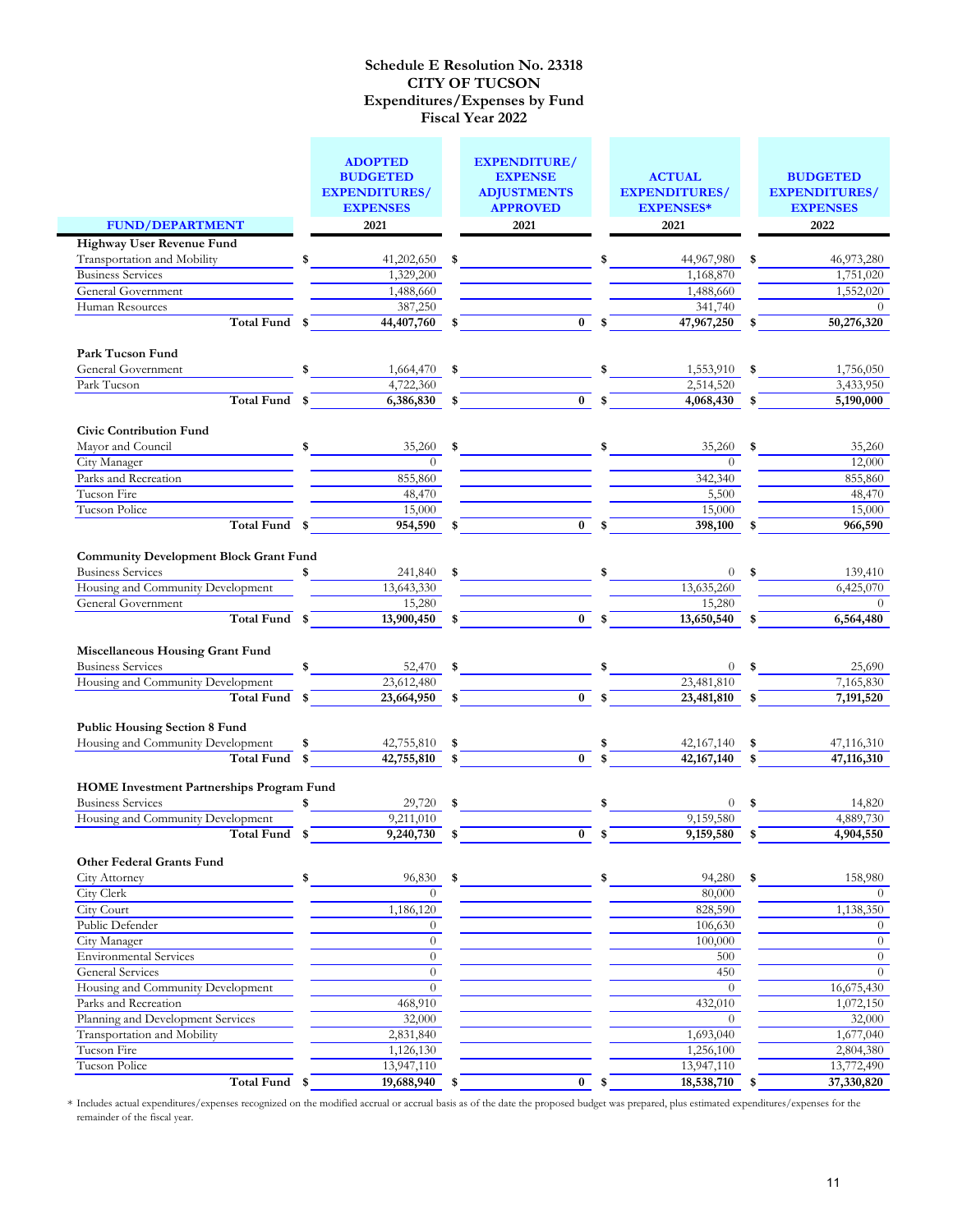|                                         | <b>ADOPTED</b><br><b>BUDGETED</b><br><b>EXPENDITURES/</b><br><b>EXPENSES</b> | <b>EXPENDITURE/</b><br><b>EXPENSE</b><br><b>ADJUSTMENTS</b><br><b>APPROVED</b> | <b>ACTUAL</b><br><b>EXPENDITURES/</b><br><b>EXPENSES*</b> |  |                  | <b>BUDGETED</b><br><b>EXPENDITURES/</b><br><b>EXPENSES</b> |                             |
|-----------------------------------------|------------------------------------------------------------------------------|--------------------------------------------------------------------------------|-----------------------------------------------------------|--|------------------|------------------------------------------------------------|-----------------------------|
| <b>FUND/DEPARTMENT</b>                  | 2021                                                                         | 2021                                                                           |                                                           |  | 2021             |                                                            | 2022                        |
| American Rescue Plan Fund               |                                                                              |                                                                                |                                                           |  |                  |                                                            |                             |
| General Government                      |                                                                              |                                                                                |                                                           |  | $\boldsymbol{0}$ |                                                            | 67,848,380                  |
| Total Fund                              | $\bf{0}$                                                                     | \$<br>$\overline{0}$ \$                                                        |                                                           |  | $\bf{0}$         |                                                            | 67,848,380                  |
|                                         |                                                                              |                                                                                |                                                           |  |                  |                                                            |                             |
| <b>Disaster Relief Fund</b>             |                                                                              |                                                                                |                                                           |  |                  |                                                            |                             |
| Mayor and Council                       | 200,000                                                                      | \$                                                                             | \$                                                        |  | 200,000          | \$                                                         | $\theta$                    |
| <b>Business Services</b>                | 250,000                                                                      |                                                                                |                                                           |  | 1,000            |                                                            | $\theta$                    |
| <b>City Attorney</b>                    | 225,000                                                                      |                                                                                |                                                           |  | 225,000          |                                                            | $\theta$                    |
| City Clerk                              | 1,100,000                                                                    |                                                                                |                                                           |  | 30,000           |                                                            | $\theta$                    |
| City Court                              | 200,000                                                                      |                                                                                |                                                           |  | 204,470          |                                                            | $\theta$                    |
| City Manager                            | 5,320,000                                                                    |                                                                                |                                                           |  | 103,110          |                                                            | $\overline{0}$              |
| <b>Environmental Services</b>           | 500,000                                                                      |                                                                                |                                                           |  | 9,670            |                                                            | $\theta$                    |
| <b>General Services</b>                 | 540,000                                                                      |                                                                                |                                                           |  | 2,008,800        |                                                            | $\theta$                    |
| Housing and Community Development       | 20,000,000                                                                   |                                                                                |                                                           |  | 20,000,000       |                                                            | $\overline{0}$              |
| Human Resources                         | 280,000                                                                      |                                                                                |                                                           |  | 280,000          |                                                            | $\overline{0}$              |
| Information Technology                  | 2,115,000                                                                    |                                                                                |                                                           |  | 2,115,000        |                                                            | 3,600,000                   |
| Parks and Recreation                    | 300,000                                                                      |                                                                                |                                                           |  | 300,000          |                                                            | $\theta$                    |
| Planning and Development Services       | 200,000                                                                      |                                                                                |                                                           |  | 200,200          |                                                            | $\theta$                    |
| Public Defender                         | 100,000                                                                      |                                                                                |                                                           |  | 100,000          |                                                            | $\theta$                    |
| Public Safety Communications            | 275,000                                                                      |                                                                                |                                                           |  | 275,000          |                                                            | $\overline{0}$              |
| Park Tucson                             | 100,000                                                                      |                                                                                |                                                           |  | 100,000          |                                                            | $\theta$                    |
| Transportation and Mobility             | 1,500,000                                                                    |                                                                                |                                                           |  | 3,000,000        |                                                            | $\theta$                    |
| Tucson Convention Center                | 200,000                                                                      |                                                                                |                                                           |  | 200,000          |                                                            | $\overline{0}$              |
| Tucson Fire                             | 15,380,000                                                                   |                                                                                |                                                           |  | 20,071,220       |                                                            | $\theta$                    |
| Tucson Police                           | 11,770,000                                                                   |                                                                                |                                                           |  | 11,770,000       |                                                            | $\theta$                    |
| Tucson Water Utility                    | 5,445,000                                                                    |                                                                                |                                                           |  | 5,445,000        |                                                            | $\overline{0}$              |
| General Government<br><b>Total Fund</b> | 5,000,000<br>71,000,000                                                      | $\overline{0}$                                                                 | \$                                                        |  | 5,000,000        |                                                            | $\overline{0}$<br>3,600,000 |
|                                         | \$                                                                           | \$                                                                             |                                                           |  | 71,638,470       | S                                                          |                             |
| Green Storm Water Infrastructure        |                                                                              |                                                                                |                                                           |  |                  |                                                            |                             |
| City Manager                            | 0                                                                            | \$                                                                             |                                                           |  | 69,690           | \$                                                         | $\theta$                    |
| Tucson Water Utility                    | 2,718,780                                                                    |                                                                                |                                                           |  | 273,630          |                                                            | 3,047,590                   |
| <b>Total Fund</b>                       | \$<br>2,718,780                                                              | $\overline{0}$                                                                 |                                                           |  | 343,320          |                                                            | 3,047,590                   |
|                                         |                                                                              |                                                                                |                                                           |  |                  |                                                            |                             |
| Non-Federal Grants Fund                 |                                                                              |                                                                                |                                                           |  |                  |                                                            |                             |
| <b>City Attorney</b>                    | \$<br>169,230                                                                | \$                                                                             | \$                                                        |  | 164,040          | \$                                                         | 166,620                     |
| City Manager                            | $\Omega$                                                                     |                                                                                |                                                           |  | 73,630           |                                                            | 87,630                      |
| Housing and Community Development       | 325,000                                                                      |                                                                                |                                                           |  | 325,000          |                                                            | 370,490                     |
| Mayor and Council                       | $\theta$                                                                     |                                                                                |                                                           |  | 26,010           |                                                            | $\theta$                    |
| Parks and Recreation                    | 95,700                                                                       |                                                                                |                                                           |  | $\overline{0}$   |                                                            | $\overline{0}$              |
| Public Safety Communications            | $\overline{0}$                                                               |                                                                                |                                                           |  | 1,746,790        |                                                            | 2,615,810                   |
| Transportation and Mobility             | 86,500                                                                       |                                                                                |                                                           |  | 20,000           |                                                            | $\theta$                    |
| Tucson Fire                             | 5,530                                                                        |                                                                                |                                                           |  | $\theta$         |                                                            | 5,530                       |
| Tucson Police                           | 2,184,290                                                                    |                                                                                |                                                           |  | 2,184,290        |                                                            | 2,053,770                   |
| <b>Total Fund</b>                       | \$<br>2,866,250                                                              | \$<br>$\bf{0}$                                                                 | \$                                                        |  | 4,539,760        | \$                                                         | 5,299,850                   |
| Total Special Revenue Funds \$          | 452,613,310                                                                  | \$<br>18,007,850                                                               | \$                                                        |  | 424,001,430      | \$                                                         | 468,687,640                 |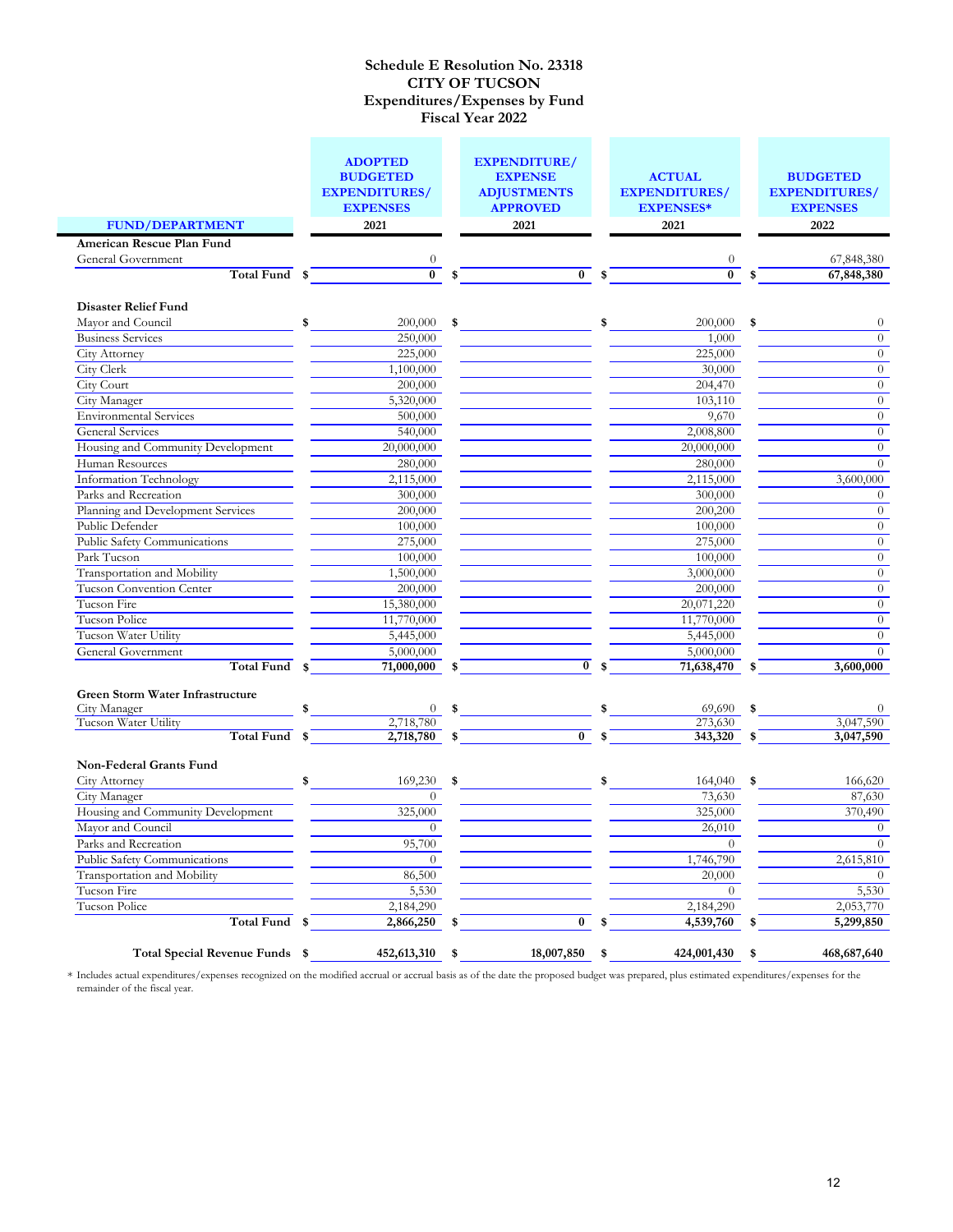|                                                                                                         | <b>ADOPTED</b><br><b>BUDGETED</b><br><b>EXPENDITURES/</b><br><b>EXPENSES</b><br>2021 |             | <b>EXPENDITURE/</b><br><b>EXPENSE</b><br><b>ADJUSTMENTS</b><br><b>APPROVED</b><br>2021 |             | <b>ACTUAL</b><br><b>EXPENDITURES/</b><br><b>EXPENSES*</b><br>2021 |    | <b>BUDGETED</b><br><b>EXPENDITURES/</b><br><b>EXPENSES</b><br>2022 |
|---------------------------------------------------------------------------------------------------------|--------------------------------------------------------------------------------------|-------------|----------------------------------------------------------------------------------------|-------------|-------------------------------------------------------------------|----|--------------------------------------------------------------------|
| <b>FUND/DEPARTMENT</b>                                                                                  |                                                                                      |             |                                                                                        |             |                                                                   |    |                                                                    |
| <b>DEBT SERVICE FUNDS</b>                                                                               |                                                                                      |             |                                                                                        |             |                                                                   |    |                                                                    |
| General Obligation Bond and Interest Fund                                                               |                                                                                      |             |                                                                                        |             |                                                                   |    |                                                                    |
| General Government                                                                                      | 32,034,730                                                                           | \$          |                                                                                        |             | 32,034,730                                                        | \$ | 34,549,350                                                         |
| Total Fund \$                                                                                           | 32,034,730                                                                           | \$          | $\overline{0}$                                                                         |             | 32,034,730                                                        | \$ | 34,549,350                                                         |
|                                                                                                         |                                                                                      |             |                                                                                        |             |                                                                   |    |                                                                    |
| Street and Highway Bond and Interest Fund                                                               |                                                                                      |             |                                                                                        |             |                                                                   |    |                                                                    |
| General Government                                                                                      | 11,797,250                                                                           | \$          |                                                                                        |             | 11,797,250                                                        | \$ | 11, 145, 750                                                       |
| Total Fund \$                                                                                           | 11,797,250                                                                           |             | $\overline{0}$                                                                         | $\mathbf s$ | 11,797,250                                                        |    | 11, 145, 750                                                       |
| Total Debt Service Funds \$                                                                             | 43,831,980                                                                           | \$          | $0 \quad$ \$                                                                           |             | 43,831,980                                                        | \$ | 45,695,100                                                         |
| <b>CAPITAL PROJECTS FUNDS</b><br><b>General Obligation Bond Fund</b><br>- Prop 409, Street Improvements |                                                                                      |             |                                                                                        |             |                                                                   |    |                                                                    |
| Transportation and Mobility                                                                             | 1,041,170                                                                            | \$          |                                                                                        |             | 554,900                                                           | -S |                                                                    |
| Total Fund \$                                                                                           | 1,041,170                                                                            | $\mathbf s$ | $\overline{0}$                                                                         |             | 554,900                                                           | \$ | $\bf{0}$                                                           |
| Capital Improvement Fund                                                                                |                                                                                      |             |                                                                                        |             |                                                                   |    |                                                                    |
| Transportation and Mobility                                                                             | 71,208,000                                                                           | \$          |                                                                                        |             | 29,256,700                                                        | \$ | 44,473,800                                                         |
| Total Fund \$                                                                                           | 71,208,000                                                                           | \$          | $\overline{\mathbf{0}}$                                                                | \$          | 29,256,700                                                        | \$ | 44,473,800                                                         |
| Development Fee Fund<br>Parks and Recreation<br>Transportation and Mobility<br>Total Fund \$            | 2,125,000<br>12,041,700<br>$14,166,700$ \$                                           | \$          | 0 <sup>5</sup>                                                                         |             | 2,373,640<br>7,522,600<br>9,896,240                               | \$ | 3,363,330<br>2,522,200<br>5,885,530                                |
|                                                                                                         |                                                                                      |             |                                                                                        |             |                                                                   |    |                                                                    |
| <b>General Obligation Bond Fund</b><br>- Prop 407, Parks and Connections<br>Parks and Recreation        | 19,867,500                                                                           | \$          |                                                                                        |             | 11,780,220                                                        | \$ | 29,077,900                                                         |
| Transportation and Mobility                                                                             | 11,671,900                                                                           |             |                                                                                        |             | 2,705,150                                                         |    | 19,229,200                                                         |
| Total Fund \$                                                                                           | 31,539,400 \$                                                                        |             | $\mathbf{0}$                                                                           |             | 14,485,370                                                        |    | 48,307,100                                                         |
| Regional Transportation Authority Fund                                                                  |                                                                                      |             |                                                                                        |             |                                                                   |    |                                                                    |
| Transportation and Mobility                                                                             | 19,053,100                                                                           | \$          |                                                                                        | \$          | 19,144,100                                                        | \$ | 33,683,100                                                         |
| Total Fund \$                                                                                           | 19,053,100                                                                           | \$          | $\bf{0}$                                                                               |             | 19,144,100                                                        |    | 33,683,100                                                         |
| Total Capital Projects Funds \$                                                                         | 137,008,370 \$                                                                       |             | $0 \quad$ \$                                                                           |             | 73,337,310                                                        | \$ | 132,349,530                                                        |
| <b>ENTERPRISE FUNDS</b><br>Tucson Water Utility Fund                                                    |                                                                                      |             |                                                                                        |             |                                                                   |    |                                                                    |
| Tucson Water Utility                                                                                    | 295,675,910<br>\$                                                                    | \$          |                                                                                        | \$          | 259,467,910                                                       | \$ | 292,677,090                                                        |
| <b>Business Services</b>                                                                                | 804,790                                                                              |             |                                                                                        |             | 552,520                                                           |    | 1,173,680                                                          |
| Human Resources                                                                                         | 405,950                                                                              |             |                                                                                        |             | 394,350                                                           |    | $\theta$                                                           |
| Total Fund \$                                                                                           | 296,886,650                                                                          | \$          | $\bf{0}$                                                                               | \$          | 260,414,780                                                       | \$ | 293,850,770                                                        |
| <b>Environmental Services Fund</b>                                                                      |                                                                                      |             |                                                                                        |             |                                                                   |    |                                                                    |
| <b>Business Services</b>                                                                                | \$<br>564,620                                                                        | \$          |                                                                                        | \$          | 449,330                                                           | \$ | 710,830                                                            |
| <b>Environmental Services</b>                                                                           | 60,168,800                                                                           |             |                                                                                        |             | 56,806,970                                                        |    | 62,733,580                                                         |
| Human Resources                                                                                         | 195,900                                                                              |             |                                                                                        |             | 191,260                                                           |    | $\theta$                                                           |
| Total Fund \$                                                                                           | 60,929,320                                                                           | \$          | $\bf{0}$                                                                               | \$          | 57,447,560                                                        | \$ | 63,444,410                                                         |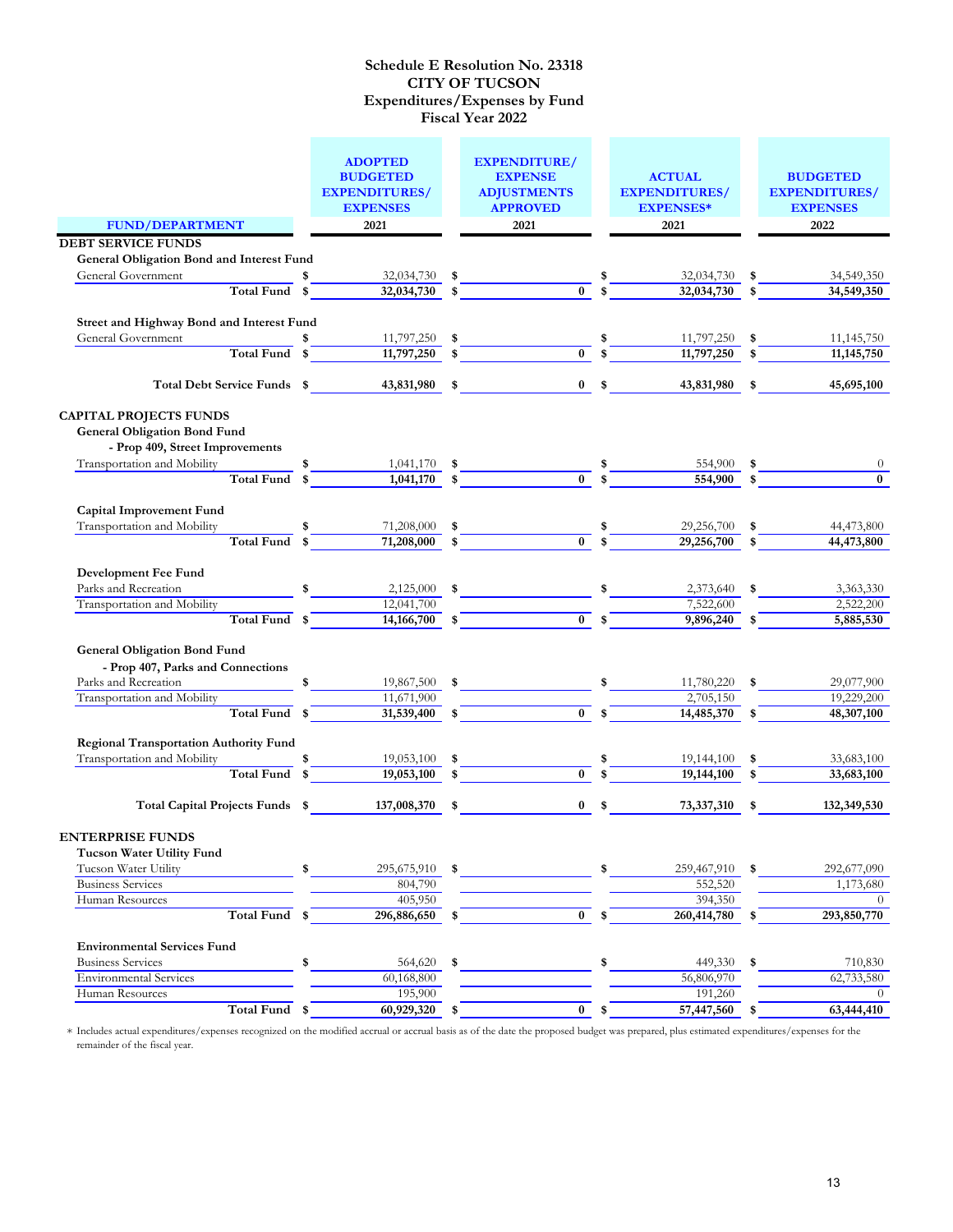|                                              | <b>ADOPTED</b><br><b>BUDGETED</b><br><b>EXPENDITURES/</b> |          | <b>EXPENDITURE/</b><br><b>EXPENSE</b><br><b>ADJUSTMENTS</b>                                               | <b>ACTUAL</b><br><b>EXPENDITURES/</b>                        |              | <b>BUDGETED</b><br><b>EXPENDITURES/</b> |
|----------------------------------------------|-----------------------------------------------------------|----------|-----------------------------------------------------------------------------------------------------------|--------------------------------------------------------------|--------------|-----------------------------------------|
|                                              | <b>EXPENSES</b>                                           |          | <b>APPROVED</b>                                                                                           | <b>EXPENSES*</b>                                             |              | <b>EXPENSES</b>                         |
| <b>FUND/DEPARTMENT</b>                       | 2021                                                      |          | 2021                                                                                                      | 2021                                                         |              | 2022                                    |
| <b>Tucson Golf Enterprise Fund</b>           |                                                           |          |                                                                                                           |                                                              |              |                                         |
| Tucson City Golf                             | 7,725,940 \$                                              |          | $\frac{\text{I}^*}{\text{I}^*}$                                                                           | 8,216,540                                                    | \$           | 8,434,660                               |
| Total Fund \$                                |                                                           |          | $7,725,940$ \$                                                                                            | 8,216,540                                                    | $\mathbf{s}$ | 8,434,660                               |
|                                              |                                                           |          |                                                                                                           |                                                              |              |                                         |
| <b>Public Housing AMP Fund</b>               |                                                           |          |                                                                                                           |                                                              |              |                                         |
| <b>Business Services</b>                     | 562,640<br>$\sim$                                         |          | $\sim$                                                                                                    | $\sim$<br>$\overline{0}$                                     |              | 871,260<br>$\sim$                       |
| General Government                           |                                                           | 68,590   |                                                                                                           | 68,590                                                       |              | $\theta$                                |
| Housing and Community Development            | 15,686,000                                                |          | $\overline{0}$ s                                                                                          | 16,073,280                                                   |              | 14,748,880                              |
|                                              | Total Fund \$<br>$16,317,230$ \$                          |          |                                                                                                           | 16, 141, 870                                                 |              | 15,620,140                              |
| Non-Public Housing Asset Management Fund     |                                                           |          |                                                                                                           |                                                              |              |                                         |
| Housing and Community Development            | \$<br>3,019,070 \$                                        |          |                                                                                                           | 3,010,300                                                    |              | 2,081,500                               |
|                                              | $Total Fund$ $\frac{}{3,019,070}$ $\frac{}{3}$            |          |                                                                                                           | $\frac{\sqrt[3]{5}}{0}$ $\frac{\sqrt[3]{5}}{5}$<br>3,010,300 | $\mathbf s$  | 2,081,500                               |
|                                              |                                                           |          |                                                                                                           |                                                              |              |                                         |
|                                              |                                                           |          |                                                                                                           | 0 $\frac{1}{2}$ 345, 231, 050 $\frac{1}{2}$                  |              | 383,431,480                             |
| <b>INTERNAL SERVICE FUNDS</b>                |                                                           |          |                                                                                                           |                                                              |              |                                         |
| <b>Health Insurance Fund</b>                 |                                                           |          |                                                                                                           |                                                              |              |                                         |
| Health Insurance                             | $\frac{\sqrt{3}}{3}$                                      |          | $\frac{77,350,130}{77,350,130}$ \$ \$                                                                     | 68,418,900                                                   |              | 73,564,500                              |
|                                              |                                                           |          |                                                                                                           | $\overline{68,418,900}$                                      |              | 73,564,500                              |
|                                              |                                                           |          |                                                                                                           |                                                              |              |                                         |
| Self Insurance Internal Service Fund         |                                                           |          |                                                                                                           |                                                              |              |                                         |
| <b>Business Services</b>                     | $\ddot{\bullet}$<br>12,412,570                            |          |                                                                                                           | 11,596,680<br>$\sim$                                         | \$           | 22,335,440                              |
| <b>Citty Attorney</b>                        |                                                           | $\theta$ |                                                                                                           | $\Omega$                                                     |              | 237,140                                 |
| Human Resources                              | 7,891,370                                                 |          |                                                                                                           | 5,746,280                                                    |              | $\overline{0}$                          |
| Transportation and Mobility                  | 1,420,000                                                 |          |                                                                                                           | 1,420,000                                                    |              | 1,420,000                               |
| Tucson Fire                                  | 404,090                                                   |          | 0 <sup>5</sup>                                                                                            | 388,570                                                      |              | 346,060                                 |
| Total Fund \$                                | 22,128,030                                                |          |                                                                                                           | 19, 151, 530                                                 | \$           | 24,338,640                              |
| Total Internal Service Funds \$              | 99,478,160                                                | \$       |                                                                                                           | $0 \quad$ \$<br>87,570,430                                   | \$           | 97,903,140                              |
| <b>FIDUCIARY FUNDS</b>                       |                                                           |          |                                                                                                           |                                                              |              |                                         |
| <b>Tucson Supplemental Retirement System</b> |                                                           |          |                                                                                                           |                                                              |              |                                         |
| Pension Services                             | 94,623,810                                                |          |                                                                                                           | \$<br>83,998,460                                             |              | 95,770,820                              |
| Total Fund \$                                | $94,623,810$ \$                                           |          | $\overline{0}$ s                                                                                          | 83,998,460                                                   |              | 95,770,820                              |
|                                              |                                                           |          |                                                                                                           |                                                              |              |                                         |
| <b>PSPRS Pension Trust</b>                   |                                                           |          |                                                                                                           |                                                              |              |                                         |
| Pension Services<br>Total Fund               |                                                           |          | $\begin{array}{c c}\n0 & \text{$\frac{3}{5}$} \\ \hline\n0 & \text{$\frac{1}{5}$} \\ \hline\n\end{array}$ |                                                              |              | 35,665,550                              |
|                                              |                                                           |          |                                                                                                           |                                                              |              | 35,665,550                              |
| Total Fiduciary Funds \$94,623,810 \$        |                                                           |          |                                                                                                           | 83,998,460                                                   | \$           | 131,436,370                             |
| TOTAL ALL FUNDS \$                           | 1,728,875,330 \$                                          |          | 18,007,850 \$                                                                                             | 1,549,855,400                                                | \$           | 1,862,342,690                           |
|                                              |                                                           |          |                                                                                                           |                                                              |              |                                         |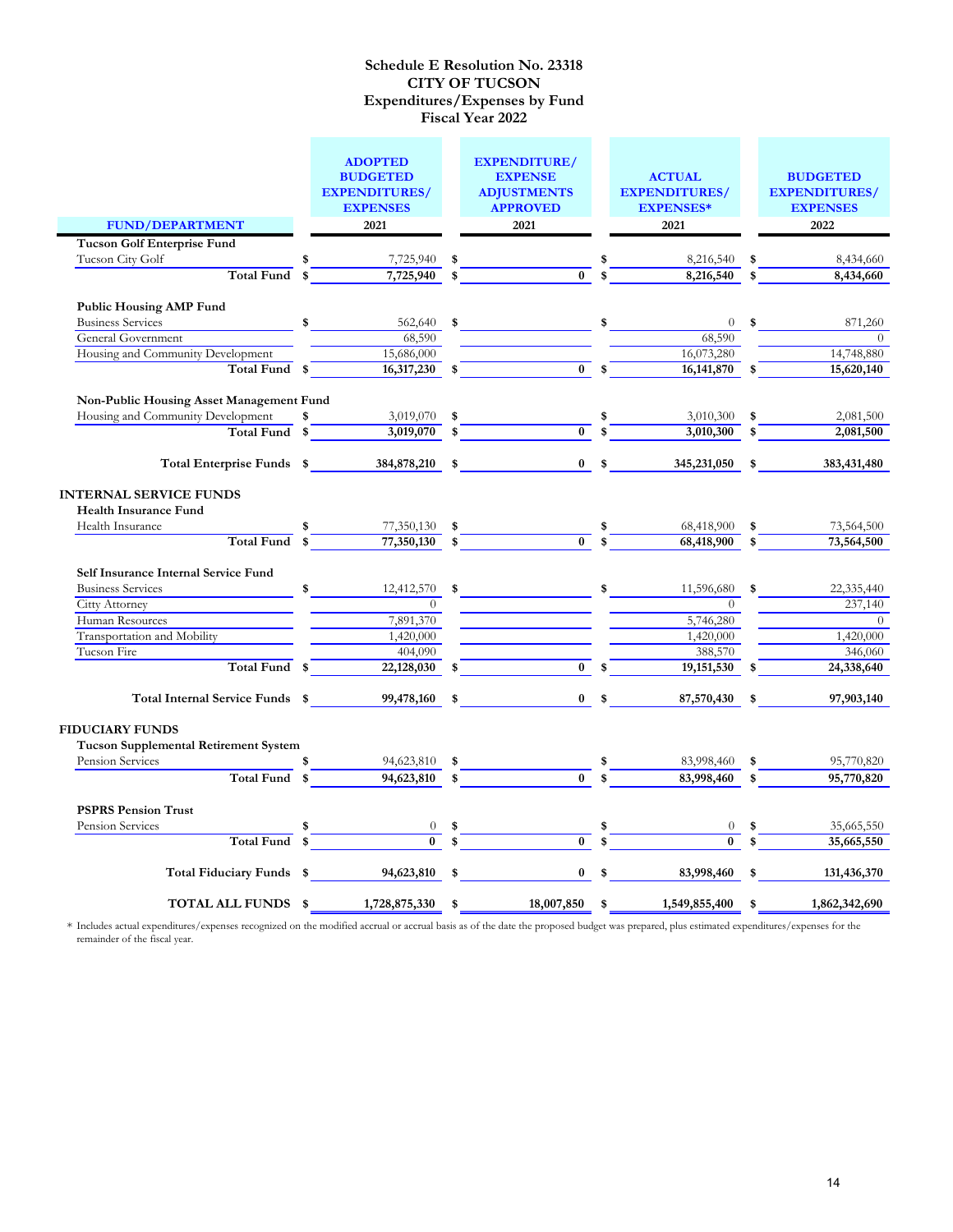|                                                                   |     | <b>ADOPTED</b><br><b>BUDGETED</b><br><b>EXPENDITURES/</b><br><b>EXPENSES</b> | <b>EXPENDITURE/</b><br><b>EXPENSE</b><br><b>ADJUSTMENTS</b><br><b>APPROVED</b> | <b>ACTUAL</b><br><b>EXPENDITURES/</b><br><b>EXPENSES*</b> | <b>BUDGETED</b><br><b>EXPENDITURES/</b><br><b>EXPENSES</b> |
|-------------------------------------------------------------------|-----|------------------------------------------------------------------------------|--------------------------------------------------------------------------------|-----------------------------------------------------------|------------------------------------------------------------|
| <b>DEPARTMENT/FUND</b>                                            |     | 2021                                                                         | 2021                                                                           | 2021                                                      | 2022                                                       |
| <b>Mayor and Council</b>                                          |     |                                                                              |                                                                                |                                                           |                                                            |
| General Fund                                                      | \$  | 3,710,380                                                                    | \$                                                                             | 2,699,660                                                 | \$<br>3,697,360                                            |
| Civic Contribution Fund                                           |     | 35,260                                                                       |                                                                                | 35,260                                                    | 35,260                                                     |
| Disaster Relief Fund                                              |     | 200,000                                                                      |                                                                                | 200,000                                                   | $\overline{0}$                                             |
| Non-Federal Grants Fund                                           |     | $\theta$                                                                     |                                                                                | 26,010                                                    | $\Omega$                                                   |
| <b>Department Total</b>                                           | \$  | 3,945,640                                                                    | \$<br>$\bf{0}$                                                                 | 2,960,930                                                 | 3,732,620                                                  |
| <b>City Attorney</b>                                              |     |                                                                              |                                                                                |                                                           |                                                            |
| General Fund                                                      | \$  | 8,165,930                                                                    | \$                                                                             | \$<br>8,337,630                                           | \$<br>8,136,640                                            |
| Disaster Relief Fund                                              |     | 225,000                                                                      |                                                                                | 225,000                                                   | $\theta$                                                   |
| Non-Federal Grants Fund                                           |     | 169,230                                                                      |                                                                                | 164,040                                                   | 166,620                                                    |
| Self Insurance Internal Service Fund                              |     | $\overline{0}$                                                               |                                                                                | $\theta$                                                  | 237,140                                                    |
| Other Federal Grants Fund                                         |     | 96,830                                                                       |                                                                                | 94,280                                                    | 158,980                                                    |
| <b>Department Total</b>                                           | \$  | 8,656,990                                                                    | $\bf{0}$                                                                       | 8,820,950                                                 | \$<br>8,699,380                                            |
| <b>City Clerk</b>                                                 |     |                                                                              |                                                                                |                                                           |                                                            |
| General Fund                                                      | \$  | 2,920,580                                                                    | \$                                                                             | 2,162,810                                                 | \$<br>3,095,740                                            |
| Disaster Relief Fund                                              |     | 1,100,000                                                                    |                                                                                | 30,000                                                    | $\Omega$                                                   |
| Other Federal Grants Fund                                         |     | $\Omega$                                                                     |                                                                                | 80,000                                                    | $\Omega$                                                   |
| <b>Department Total</b>                                           | -\$ | 4,020,580                                                                    | \$<br>$\overline{0}$                                                           | \$<br>2,272,810                                           | \$<br>3,095,740                                            |
| <b>City Court</b>                                                 |     |                                                                              |                                                                                |                                                           |                                                            |
| General Fund                                                      | \$  | 10,225,620                                                                   | \$                                                                             | 8,850,380                                                 | 10,658,630                                                 |
| Disaster Relief Fund                                              |     | 200,000                                                                      |                                                                                | 204,470                                                   | $\Omega$                                                   |
| Other Federal Grants Fund                                         |     | 1,186,120                                                                    |                                                                                | 828,590                                                   | 1,138,350                                                  |
| Department Total \$                                               |     | 11,611,740                                                                   | \$<br>$\overline{0}$                                                           | \$<br>9,883,440                                           | \$<br>11,796,980                                           |
| <b>City Manager</b>                                               |     |                                                                              |                                                                                |                                                           |                                                            |
| General Fund                                                      | \$  | 5,514,690                                                                    | \$                                                                             | \$<br>5,543,370                                           | \$<br>7,213,870                                            |
| Civic Contribution Fund                                           |     | $\theta$                                                                     |                                                                                | $\Omega$                                                  | 12,000                                                     |
| Green Storm Water Infrastructure                                  |     | $\theta$                                                                     |                                                                                | 69,690                                                    | $\theta$                                                   |
| Disaster Relief Fund                                              |     | 5,320,000                                                                    |                                                                                | 103,110                                                   | $\theta$                                                   |
| Non-Federal Grants Fund                                           |     | $\theta$                                                                     |                                                                                | 73,630                                                    | 87,630                                                     |
| Other Federal Grants Fund                                         |     | $\theta$                                                                     |                                                                                | 100,000                                                   | $\Omega$                                                   |
| <b>Department Total</b>                                           | \$  | 10,834,690                                                                   | \$<br>$\mathbf{0}$                                                             | \$<br>5,889,800                                           | \$<br>7,313,500                                            |
| <b>Business Services</b>                                          |     |                                                                              |                                                                                |                                                           |                                                            |
| General Fund                                                      | \$  | 13,311,560                                                                   | \$                                                                             | \$<br>11,528,880                                          | \$<br>18,422,270                                           |
| Disaster Relief Fund                                              |     | 250,000                                                                      |                                                                                | 1,000                                                     | $\Omega$                                                   |
| <b>Environmental Services Fund</b>                                |     | 564,620                                                                      |                                                                                | 449,330                                                   | 710,830                                                    |
| Highway User Revenue Fund<br>Self Insurance Internal Service Fund |     | 1,329,200                                                                    |                                                                                | 1,168,870                                                 | 1,751,020                                                  |
| Community Development Block Grant                                 |     | 12,412,570                                                                   |                                                                                | 11,596,680                                                | 22,335,440                                                 |
| Public Housing AMP Fund                                           |     | 241,840<br>562,640                                                           |                                                                                | $\left( 0 \right)$<br>$\Omega$                            | 139,410<br>871,260                                         |
| <b>HOME</b> Investment Partnerships                               |     |                                                                              |                                                                                |                                                           |                                                            |
| Program Fund                                                      |     | 29,720                                                                       |                                                                                | $\theta$                                                  | 14,820                                                     |
| Miscellaneous Housing Grants                                      |     | 52,470                                                                       |                                                                                | $\Omega$                                                  | 25,690                                                     |
| Tucson Water Utility Fund                                         |     | 804,790                                                                      |                                                                                | 552,520                                                   | 1,173,680                                                  |
| Department Total \$                                               |     | 29,559,410                                                                   | \$<br>$\overline{\mathbf{0}}$                                                  | \$<br>25,297,280                                          | \$<br>45,444,420                                           |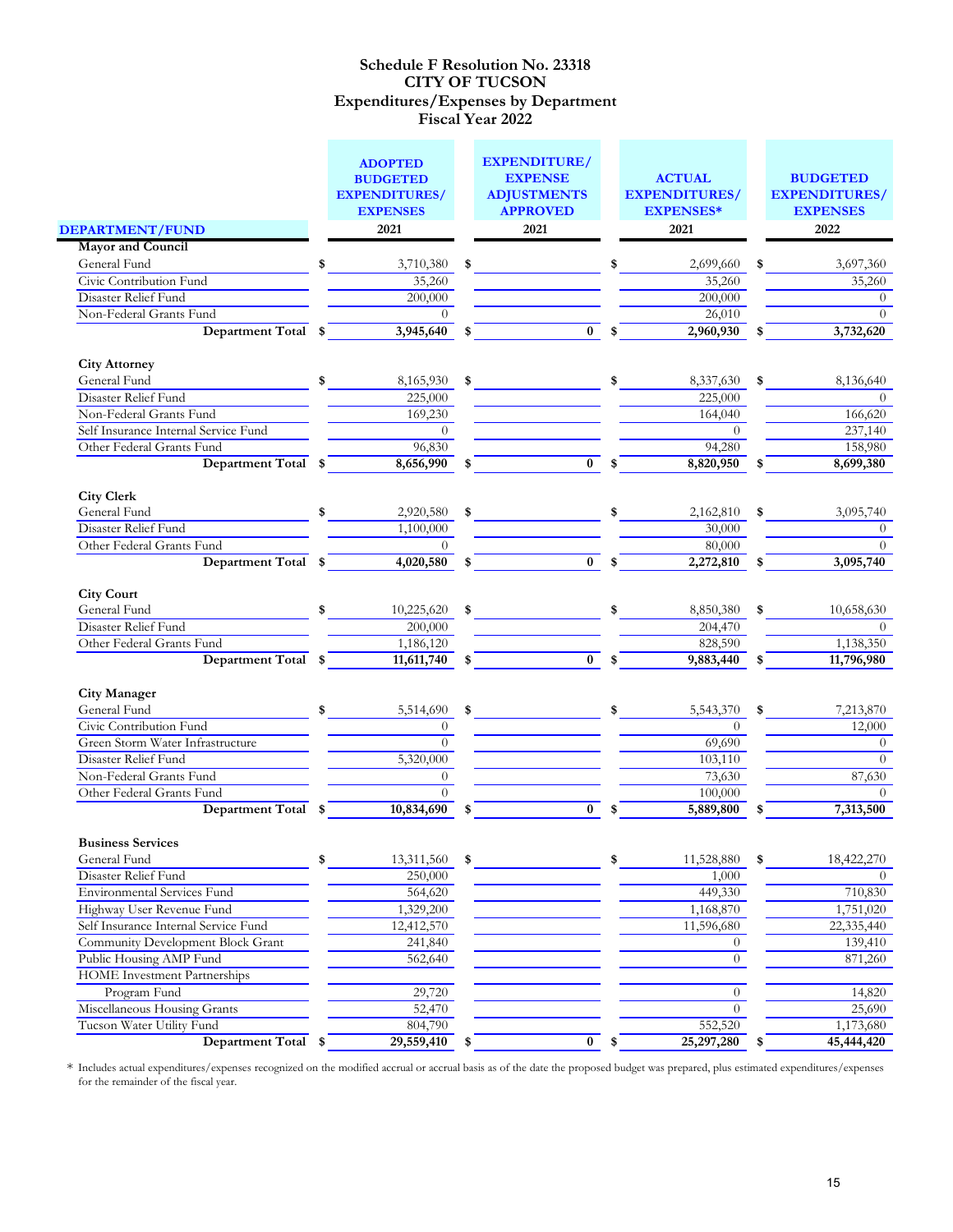|                                                                                                                                                              | <b>ADOPTED</b><br><b>BUDGETED</b><br><b>EXPENDITURES/</b><br><b>EXPENSES</b> | <b>EXPENDITURE/</b><br><b>EXPENSE</b><br><b>ADJUSTMENTS</b><br><b>APPROVED</b> |                  | <b>ACTUAL</b><br><b>EXPENDITURES/</b><br><b>EXPENSES*</b> | <b>BUDGETED</b><br><b>EXPENDITURES/</b><br><b>EXPENSES</b> |
|--------------------------------------------------------------------------------------------------------------------------------------------------------------|------------------------------------------------------------------------------|--------------------------------------------------------------------------------|------------------|-----------------------------------------------------------|------------------------------------------------------------|
| <b>DEPARTMENT/FUND</b>                                                                                                                                       | 2021                                                                         | 2021                                                                           |                  | 2021                                                      | 2022                                                       |
| <b>Debt Service</b>                                                                                                                                          |                                                                              |                                                                                |                  |                                                           |                                                            |
| General Fund                                                                                                                                                 | \$<br>24,771,150                                                             | \$                                                                             |                  | 24,771,150                                                | \$<br>57,820,630                                           |
| <b>Community Development Block Grant</b>                                                                                                                     | 15,280                                                                       |                                                                                |                  | 15,280                                                    | $\Omega$                                                   |
| General Obligations Bond Fund                                                                                                                                | 32,034,730                                                                   |                                                                                |                  | 32,034,730                                                | 34,549,350                                                 |
| Streets and Highway Debt Service Fund                                                                                                                        | 11,797,250                                                                   |                                                                                |                  | 11,797,250                                                | 11,145,750                                                 |
| Highway User Revenue Fund                                                                                                                                    | 1,388,080                                                                    |                                                                                |                  | 1,388,080                                                 | 1,451,440                                                  |
| Mass Transit - Sun Link Fund                                                                                                                                 | 1,499,810                                                                    |                                                                                |                  | 1,499,810                                                 | 1,509,520                                                  |
| Park Tucson Fund                                                                                                                                             | 1,664,470                                                                    |                                                                                |                  | 1,553,910                                                 | 1,756,050                                                  |
| Public Housing AMP Fund                                                                                                                                      | 68,590                                                                       |                                                                                |                  | 68,590                                                    | $\Omega$                                                   |
| Department Total \$                                                                                                                                          | 73,239,360                                                                   | $\bf{0}$                                                                       | \$               | 73,128,800                                                | 108,232,740                                                |
| <b>Environmental Services</b>                                                                                                                                |                                                                              |                                                                                |                  |                                                           |                                                            |
| General Fund                                                                                                                                                 | \$<br>2,848,940                                                              | \$                                                                             |                  | 2,671,680                                                 | \$<br>2,906,730                                            |
| Disaster Relief Fund                                                                                                                                         | 500,000                                                                      |                                                                                |                  | 9,670                                                     | $\Omega$                                                   |
| <b>Environmental Services Fund</b>                                                                                                                           | 60,168,800                                                                   |                                                                                |                  | 56,806,970                                                | 62,733,580                                                 |
| Other Federal Grants Fund                                                                                                                                    | $\theta$                                                                     |                                                                                |                  | 500                                                       | $\Omega$                                                   |
| Department Total \$                                                                                                                                          | $63,517,740$ \$                                                              | $\bf{0}$                                                                       |                  | 59,488,820                                                | 65,640,310                                                 |
| <b>General Services</b>                                                                                                                                      |                                                                              |                                                                                |                  |                                                           |                                                            |
| General Fund<br>Disaster Relief Fund                                                                                                                         | \$<br>52,360,790<br>540,000                                                  | \$                                                                             | \$               | 49,026,210<br>2,008,800                                   | \$<br>52,997,700<br>$\Omega$                               |
| Other Federal Grants Fund                                                                                                                                    | $\theta$                                                                     |                                                                                |                  | 450                                                       | $\Omega$                                                   |
| Department Total \$                                                                                                                                          | 52,900,790                                                                   | \$                                                                             | $\overline{0}$ s | 51,035,460                                                | 52,997,700                                                 |
| Housing and Community Development<br>General Fund<br><b>Community Development Block Grant</b><br>Disaster Relief Fund<br><b>HOME</b> Investment Partnerships | \$<br>$2,575,450$ \$<br>13,643,330<br>20,000,000<br>9,211,010                |                                                                                |                  | 2,459,230<br>13,635,260<br>20,000,000<br>9,159,580        | \$<br>3,201,520<br>6,425,070<br>$\Omega$<br>4,889,730      |
| Program Fund                                                                                                                                                 |                                                                              |                                                                                |                  |                                                           |                                                            |
| Miscellaneous Housing Grants<br>Other Federal Grants Fund                                                                                                    | 23,612,480<br>$\overline{0}$                                                 |                                                                                |                  | 23,481,810<br>$\theta$                                    | 7,165,830                                                  |
| Non-Federal Grants Fund                                                                                                                                      | 325,000                                                                      |                                                                                |                  | 325,000                                                   | 16,675,430<br>370,490                                      |
| Non-Public Housing Assistance                                                                                                                                | 3,019,070                                                                    |                                                                                |                  | 3,010,300                                                 | 2,081,500                                                  |
| Public Housing AMP Fund                                                                                                                                      | 15,686,000                                                                   |                                                                                |                  | 16,073,280                                                | 14,748,880                                                 |
| Public Housing Section 8 Fund                                                                                                                                | 42,755,810                                                                   |                                                                                |                  | $\overline{42,}167,140$                                   | 47,116,310                                                 |
| <b>Example 21 Department Total</b>                                                                                                                           | 130,828,150                                                                  | $\mathbf{0}$                                                                   | \$               | 130,311,600                                               | 102,674,760                                                |
| <b>Human Resources</b><br>General Fund<br>Disaster Relief Fund<br>Environmental Services Fund                                                                | \$<br>4,635,070<br>280,000<br>195,900                                        | \$                                                                             | \$               | 4,180,530<br>280,000<br>191,260                           | \$<br>$\theta$<br>$\boldsymbol{0}$<br>$\overline{0}$       |
| Highway User Revenue Fund                                                                                                                                    |                                                                              |                                                                                |                  |                                                           | $\overline{0}$                                             |
| Self Insurance Internal Service Fund                                                                                                                         | 387,250<br>7,891,370                                                         |                                                                                |                  | 341,740<br>5,746,280                                      | $\overline{0}$                                             |
| Tucson Water Utility Fund                                                                                                                                    | 405,950                                                                      |                                                                                |                  |                                                           | $\theta$                                                   |
| <b>Department Total</b>                                                                                                                                      | \$<br>13,795,540                                                             | \$<br>$\bf{0}$                                                                 | \$               | 394,350<br>11,134,160                                     | $\bf{0}$                                                   |
| <b>Information Technology</b>                                                                                                                                |                                                                              |                                                                                |                  |                                                           |                                                            |
| General Fund                                                                                                                                                 | \$<br>25,332,980                                                             | \$                                                                             | \$               | 24,612,840                                                | \$<br>26,797,130                                           |
| Disaster Relief Fund                                                                                                                                         | 2,115,000                                                                    |                                                                                |                  | 2,115,000                                                 | 3,600,000                                                  |
| Department Total                                                                                                                                             | \$<br>27,447,980                                                             | \$<br>$\bf{0}$                                                                 | \$               | 26,727,840                                                | \$<br>30,397,130                                           |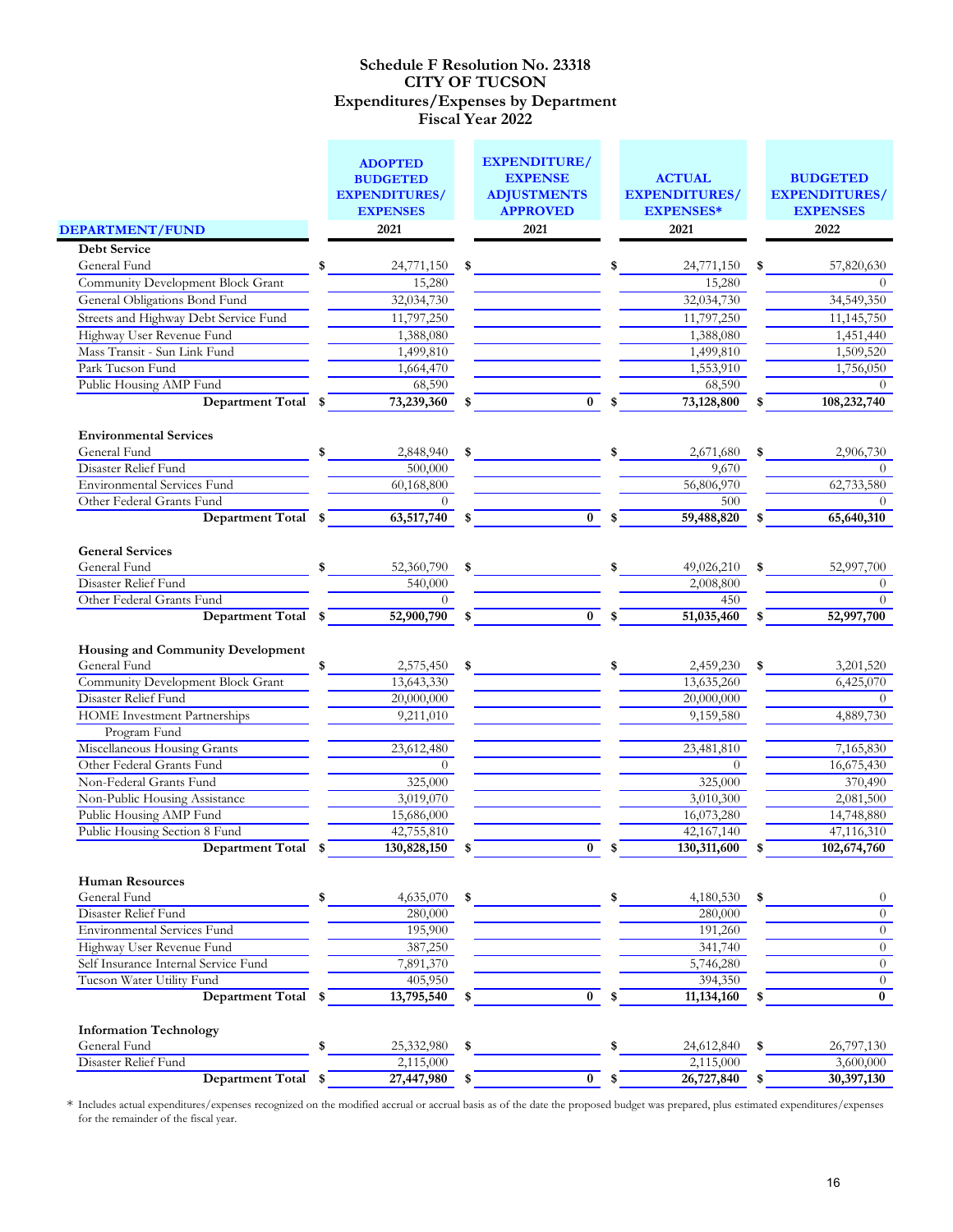|                                                    | <b>ADOPTED</b><br><b>BUDGETED</b><br><b>EXPENDITURES/</b><br><b>EXPENSES</b> | <b>EXPENDITURE/</b><br><b>EXPENSE</b><br><b>ADJUSTMENTS</b><br><b>APPROVED</b> | <b>ACTUAL</b><br><b>EXPENDITURES/</b><br><b>EXPENSES*</b> | <b>BUDGETED</b><br><b>EXPENDITURES/</b><br><b>EXPENSES</b> |
|----------------------------------------------------|------------------------------------------------------------------------------|--------------------------------------------------------------------------------|-----------------------------------------------------------|------------------------------------------------------------|
| DEPARTMENT/FUND                                    | 2021                                                                         | 2021                                                                           | 2021                                                      | 2022                                                       |
| <b>Outside Agencies</b>                            |                                                                              |                                                                                |                                                           |                                                            |
| General Fund                                       | \$<br>11,144,690                                                             | \$                                                                             | 10,372,030                                                | \$<br>10,926,160                                           |
| Highway User Revenue Fund                          | 100,580                                                                      |                                                                                | 100,580                                                   | 100,580                                                    |
| Department Total                                   | 11,245,270                                                                   | $\bf{0}$                                                                       | 10,472,610                                                | 11,026,740                                                 |
| Park Tucson                                        |                                                                              |                                                                                |                                                           |                                                            |
| Disaster Relief Fund                               | 100,000                                                                      | \$                                                                             | 100,000                                                   | \$                                                         |
| Park Tucson Fund                                   | 4,722,360                                                                    |                                                                                | 2,514,520                                                 | 3,433,950                                                  |
| Department Total \$                                | 4,822,360                                                                    | $\bf{0}$                                                                       | 2,614,520                                                 | \$<br>3,433,950                                            |
| <b>Parks and Recreation</b>                        |                                                                              |                                                                                |                                                           |                                                            |
| General Fund                                       | \$<br>27,776,400                                                             | \$                                                                             | \$<br>23,830,950                                          | \$<br>28,906,110                                           |
| Disaster Relief Fund                               | 300,000                                                                      |                                                                                | 300,000                                                   | $\Omega$                                                   |
| General Obligations Bond Fund                      | 19,867,500                                                                   |                                                                                | 11,780,220                                                | 29,077,900                                                 |
| Civic Contribution Fund                            | 855,860                                                                      |                                                                                | 342,340                                                   | 855,860                                                    |
| Development Fee Fund                               | 2,125,000                                                                    |                                                                                | 2,373,640                                                 | 3,363,330                                                  |
| Non-Federal Grant Fund                             | 95,700                                                                       |                                                                                | $\Omega$                                                  | $\Omega$                                                   |
| Zoo Fund                                           | 17,333,840                                                                   |                                                                                | 16,983,260                                                | 18,365,000                                                 |
| Other Federal Grants Fund<br>Department Total \$   | 468,910                                                                      | $\bf{0}$                                                                       | 432,010<br>56,042,420                                     | 1,072,150                                                  |
| <b>Planning and Development Services</b>           | 68,823,210                                                                   |                                                                                |                                                           | 81,640,350                                                 |
| General Fund                                       | \$<br>7,992,340                                                              | \$                                                                             | \$<br>6,940,760                                           | \$<br>8,662,670                                            |
| Disaster Relief Fund                               | 200,000                                                                      |                                                                                | $\Omega$                                                  | $\Omega$                                                   |
| Other Federal Grants Fund                          | 32,000                                                                       |                                                                                | $\Omega$                                                  | 32,000                                                     |
| <b>Department Total</b>                            | \$<br>8,224,340                                                              | \$<br>$\overline{0}$                                                           | \$<br>6,940,760                                           | 8,694,670                                                  |
| <b>Public Defender</b>                             |                                                                              |                                                                                |                                                           |                                                            |
| General Fund                                       | 3,157,250                                                                    | \$                                                                             | 3,025,130                                                 | 3,269,260                                                  |
| Disaster Relief Fund                               | 100,000                                                                      |                                                                                | 100,000                                                   | $\theta$                                                   |
| Other Federal Grants Fund                          | $\theta$                                                                     |                                                                                | 106,630                                                   | $\Omega$                                                   |
| <b>Department Total</b>                            | \$<br>3,257,250                                                              | \$<br>$\overline{0}$                                                           | 3,231,760                                                 | \$<br>3,269,260                                            |
| <b>Public Safety Communications</b>                |                                                                              |                                                                                |                                                           |                                                            |
| General Fund                                       | \$<br>14, 132, 750                                                           | \$                                                                             | 11,875,090                                                | \$<br>14,612,450                                           |
| Disaster Relief Fund                               | 275,000                                                                      |                                                                                | 275,000                                                   | $\theta$                                                   |
| Non-Federal Grant Fund                             | 0                                                                            |                                                                                | 1,746,790                                                 | 2,615,810                                                  |
| Department Total                                   | \$<br>14,407,750                                                             | $\bf{0}$                                                                       | 13,896,880                                                | \$<br>17,228,260                                           |
| <b>Transportation and Mobility</b><br>General Fund | \$<br>1,812,200                                                              | \$                                                                             | \$<br>1,076,660                                           | \$<br>1,316,710                                            |
| Disaster Relief Fund                               | 1,500,000                                                                    |                                                                                | 3,000,000                                                 | $\Omega$                                                   |
| Highway User Revenue Fund                          | 41,202,650                                                                   |                                                                                | 44,967,980                                                | 46,973,280                                                 |
| Better Streets Improvement Fund                    | 38,981,500                                                                   |                                                                                | 38,159,000                                                | 36,518,000                                                 |
| General Obligation Bond Fund                       | 1,041,170                                                                    |                                                                                | 554,900                                                   | $\overline{0}$                                             |
| Capital Improvements Fund                          | 71,208,000                                                                   |                                                                                | 29,256,700                                                | 44,473,800                                                 |
| Development Fee Fund                               | 12,041,700                                                                   |                                                                                | 7,522,600                                                 | 2,522,200                                                  |
| Other Federal Grants Fund                          | 2,831,840                                                                    |                                                                                | 1,693,040                                                 | 1,677,040                                                  |
|                                                    |                                                                              |                                                                                |                                                           |                                                            |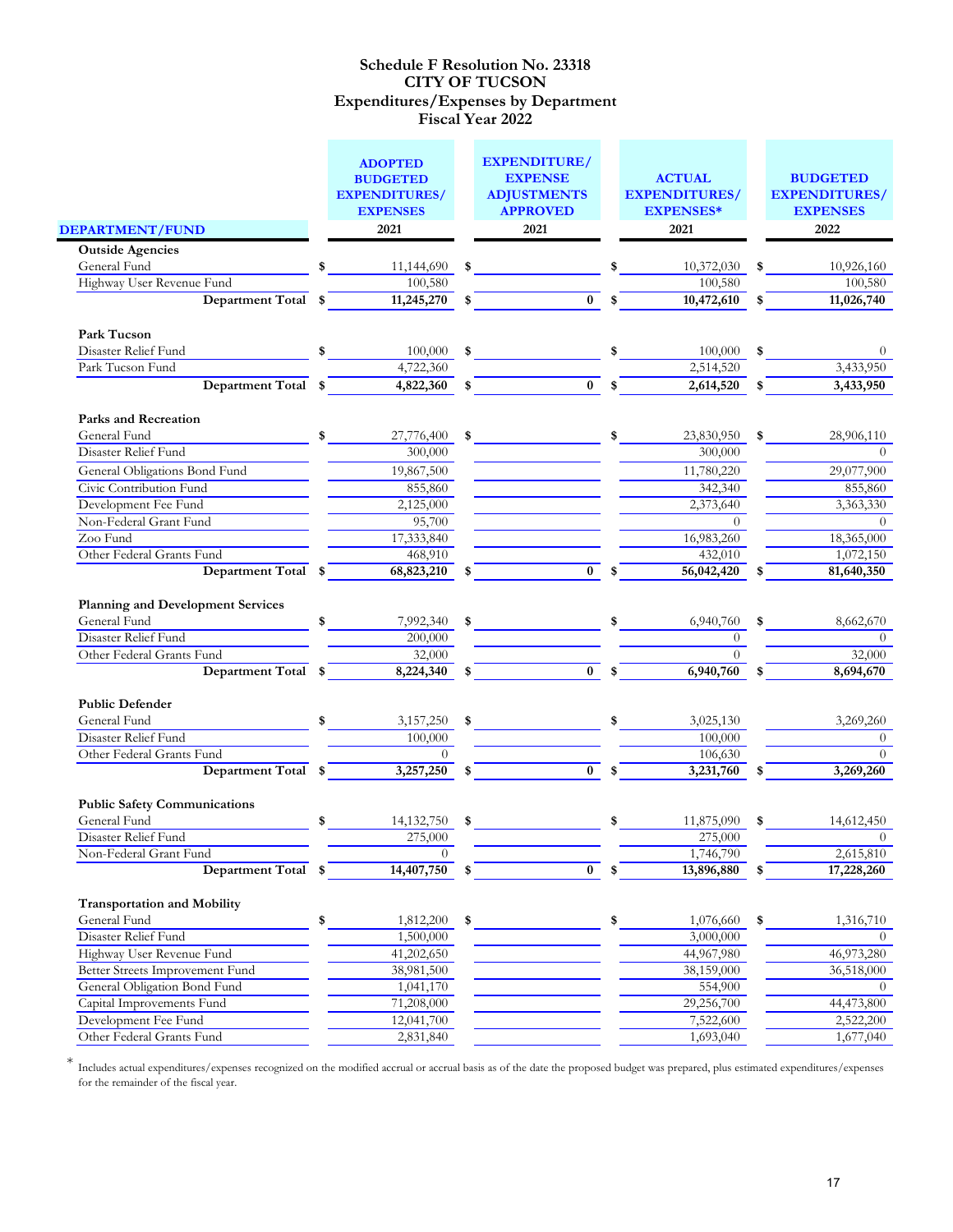| <b>DEPARTMENT/FUND</b>                                                                                                                                                                                                                   |          | <b>ADOPTED</b><br><b>BUDGETED</b><br><b>EXPENDITURES/</b><br><b>EXPENSES</b><br>2021              |     | <b>EXPENDITURE/</b><br><b>EXPENSE</b><br><b>ADJUSTMENTS</b><br><b>APPROVED</b><br>2021 | <b>ACTUAL</b><br><b>EXPENDITURES/</b><br><b>EXPENSES*</b><br>2021                                   |          | <b>BUDGETED</b><br><b>EXPENDITURES/</b><br><b>EXPENSES</b><br>2022                             |
|------------------------------------------------------------------------------------------------------------------------------------------------------------------------------------------------------------------------------------------|----------|---------------------------------------------------------------------------------------------------|-----|----------------------------------------------------------------------------------------|-----------------------------------------------------------------------------------------------------|----------|------------------------------------------------------------------------------------------------|
|                                                                                                                                                                                                                                          |          |                                                                                                   |     |                                                                                        |                                                                                                     |          |                                                                                                |
| <b>Transportation and Mobility (Continued)</b>                                                                                                                                                                                           |          |                                                                                                   |     |                                                                                        |                                                                                                     |          |                                                                                                |
| Mass Transit Fund                                                                                                                                                                                                                        |          | 113,057,880                                                                                       |     | 18,007,850                                                                             | 102,750,320                                                                                         |          | 107,573,340                                                                                    |
| General Obligations Bond Fund                                                                                                                                                                                                            |          | 11,671,900                                                                                        |     |                                                                                        | 2,705,150                                                                                           |          | 19,229,200                                                                                     |
| Non-Federal Grants Fund                                                                                                                                                                                                                  |          | 86,500                                                                                            |     |                                                                                        | 20,000                                                                                              |          | $\theta$                                                                                       |
| Regional Transportation Authority                                                                                                                                                                                                        |          | 19,053,100                                                                                        |     |                                                                                        | $\overline{19,}144,100$                                                                             |          | 33,683,100                                                                                     |
| Self Insurance Internal Service Fund                                                                                                                                                                                                     |          | 1,420,000                                                                                         |     |                                                                                        | 1,420,000                                                                                           |          | 1,420,000                                                                                      |
| Department Total                                                                                                                                                                                                                         | \$       | 315,908,440                                                                                       |     | 18,007,850                                                                             | 252,270,450                                                                                         |          | 295,386,670                                                                                    |
| <b>Tucson City Golf</b>                                                                                                                                                                                                                  |          |                                                                                                   |     |                                                                                        |                                                                                                     |          |                                                                                                |
| Golf Course Fund                                                                                                                                                                                                                         |          | 7,725,940                                                                                         |     |                                                                                        | 8,216,540                                                                                           | \$       | 8,434,660                                                                                      |
| Department Total                                                                                                                                                                                                                         |          | 7,725,940                                                                                         |     | $\bf{0}$                                                                               | 8,216,540                                                                                           | \$       | 8,434,660                                                                                      |
| <b>Tucson Convention Center</b>                                                                                                                                                                                                          |          |                                                                                                   |     |                                                                                        |                                                                                                     |          |                                                                                                |
| Convention Center Fund                                                                                                                                                                                                                   | \$       | 11,806,390                                                                                        | \$  |                                                                                        | 6,146,130                                                                                           |          | 11,352,270                                                                                     |
| Disaster Relief Fund                                                                                                                                                                                                                     |          | 200,000                                                                                           |     |                                                                                        | 200,000                                                                                             |          | $\theta$                                                                                       |
| <b>Department Total</b>                                                                                                                                                                                                                  | \$       | 12,006,390                                                                                        | \$  | $\bf{0}$                                                                               | \$<br>6,346,130                                                                                     | \$       | 11,352,270                                                                                     |
| <b>Tucson Fire</b><br>General Fund<br>Disaster Relief Fund<br>Civic Contribution Fund<br>Non-Federal Grants Fund<br>Other Federal Grants Fund<br>Safer City Improvement Fund<br>Self Insurance Internal Service Fund<br>Department Total | \$<br>\$ | 103,065,810<br>15,380,000<br>48,470<br>5,530<br>1,126,130<br>16,252,600<br>404,090<br>136,282,630 | \$  | $\mathbf{0}$                                                                           | 100,050,260<br>20,071,220<br>5,500<br>$\Omega$<br>1,256,100<br>16,687,500<br>388,570<br>138,459,150 | \$<br>\$ | 88,306,150<br>$\Omega$<br>48,470<br>5,530<br>2,804,380<br>31,514,050<br>346,060<br>123,024,640 |
| <b>Tucson Police</b>                                                                                                                                                                                                                     |          |                                                                                                   |     |                                                                                        |                                                                                                     |          |                                                                                                |
| General Fund                                                                                                                                                                                                                             | \$       | 166,079,280                                                                                       |     |                                                                                        | 158,747,890                                                                                         | \$       | 148,418,650                                                                                    |
| Disaster Relief Fund                                                                                                                                                                                                                     |          | 11,770,000                                                                                        |     |                                                                                        | 11,770,000                                                                                          |          | $\Omega$                                                                                       |
| Civic Contribution Fund                                                                                                                                                                                                                  |          | 15,000                                                                                            |     |                                                                                        | 15,000                                                                                              |          | 15,000                                                                                         |
| Non-Federal Grants Fund                                                                                                                                                                                                                  |          | 2,184,290                                                                                         |     |                                                                                        | 2,184,290                                                                                           |          | 2,053,770                                                                                      |
| Other Federal Grants                                                                                                                                                                                                                     |          | 13,947,110                                                                                        |     |                                                                                        | 13,947,110                                                                                          |          | 13,772,490                                                                                     |
| Safer City Improvement Fund                                                                                                                                                                                                              |          | 16,096,200                                                                                        |     |                                                                                        | 5,822,300                                                                                           |          | 22,519,050                                                                                     |
| Department Total                                                                                                                                                                                                                         |          | 210,091,880                                                                                       |     | $\bf{0}$                                                                               | 192,486,590                                                                                         |          | 186,778,960                                                                                    |
| <b>Tucson Water</b><br>Disaster Relief Fund                                                                                                                                                                                              | \$       | 5,445,000                                                                                         |     |                                                                                        | \$<br>5,445,000                                                                                     | \$       | $\theta$                                                                                       |
| Tucson Water Utility Fund                                                                                                                                                                                                                |          | 295,675,910                                                                                       |     |                                                                                        | 259,467,910                                                                                         |          | 292,677,090                                                                                    |
| Green Storm Water Infrastructure                                                                                                                                                                                                         |          | 2,718,780                                                                                         |     |                                                                                        | 273,630                                                                                             |          | 3,047,590                                                                                      |
| <b>Department Total</b>                                                                                                                                                                                                                  | \$       | 303,839,690                                                                                       | -\$ | $\mathbf{0}$                                                                           | \$<br>265,186,540                                                                                   | \$       | 295,724,680                                                                                    |
| <b>General Government</b>                                                                                                                                                                                                                |          |                                                                                                   |     |                                                                                        |                                                                                                     |          |                                                                                                |
| General Fund                                                                                                                                                                                                                             | \$       | 24,907,630                                                                                        | \$  |                                                                                        | \$<br>29,321,800                                                                                    | \$       | 103,473,050                                                                                    |
| American Rescue Plan                                                                                                                                                                                                                     |          | $\theta$                                                                                          |     |                                                                                        | $\Omega$                                                                                            |          | 67,848,380                                                                                     |
| Disaster Relief Fund<br>Department Total \$                                                                                                                                                                                              |          | 5,000,000                                                                                         |     | $\bf{0}$                                                                               | 5,000,000<br>$34,321,800$ \$                                                                        |          | $\theta$<br>171,321,430                                                                        |
|                                                                                                                                                                                                                                          |          | 29,907,630                                                                                        |     |                                                                                        | \$                                                                                                  |          |                                                                                                |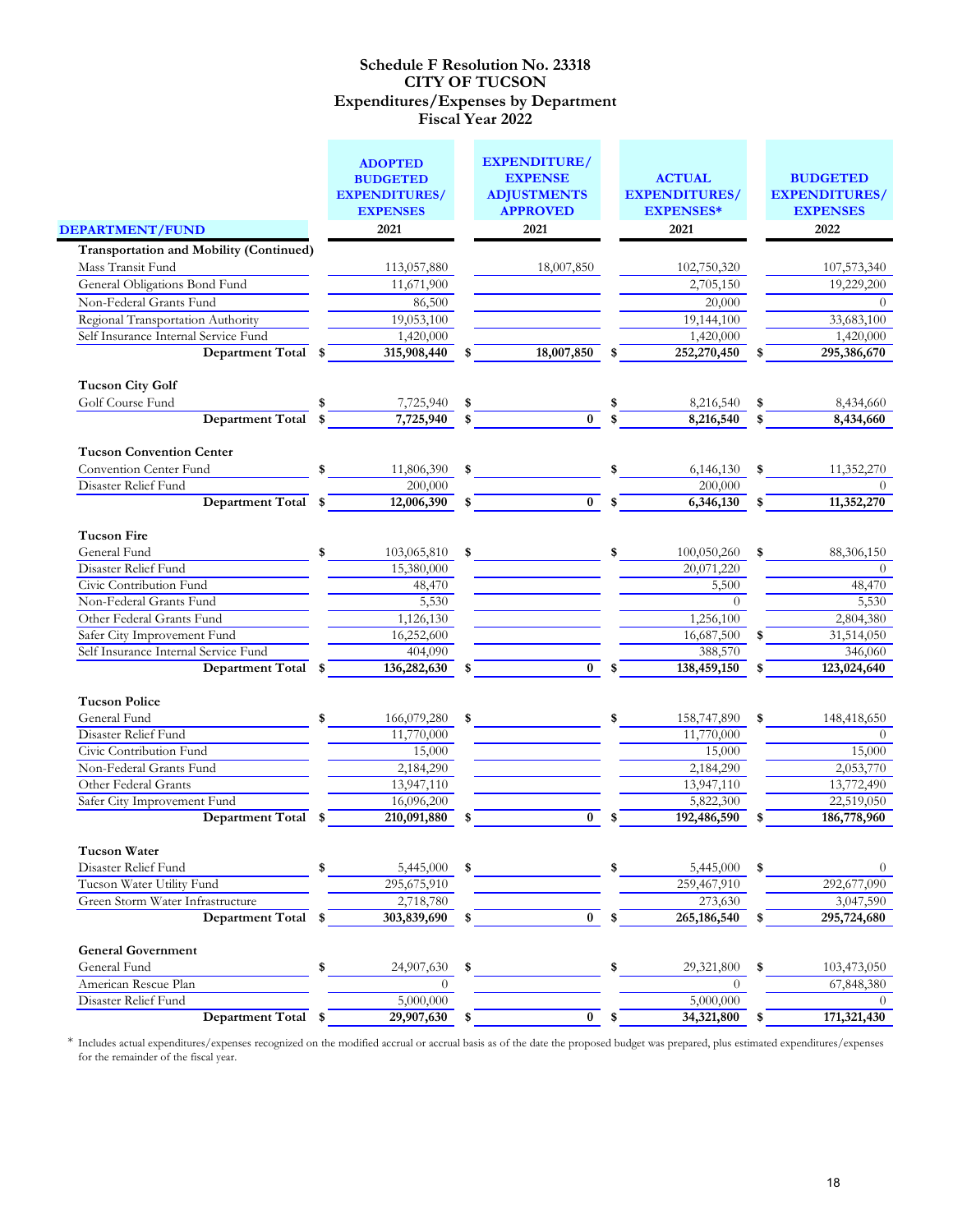|                                                       |   | <b>ADOPTED</b><br><b>BUDGETED</b><br><b>EXPENDITURES/</b><br><b>EXPENSES</b> | <b>EXPENDITURE/</b><br><b>EXPENSE</b><br><b>ADJUSTMENTS</b><br><b>APPROVED</b> |     | <b>ACTUAL</b><br><b>EXPENDITURES/</b><br><b>EXPENSES*</b> | <b>BUDGETED</b><br><b>EXPENDITURES/</b><br><b>EXPENSES</b> |
|-------------------------------------------------------|---|------------------------------------------------------------------------------|--------------------------------------------------------------------------------|-----|-----------------------------------------------------------|------------------------------------------------------------|
| <b>DEPARTMENT/FUND</b>                                |   | 2021                                                                         | 2021                                                                           |     | 2021                                                      | 2022                                                       |
| <b>Pension Services</b>                               |   |                                                                              |                                                                                |     |                                                           |                                                            |
| Tucson Supplemental Retirement System                 | S | 94,623,810                                                                   | \$                                                                             |     | 83,998,460                                                | \$<br>95,770,820                                           |
| <b>PSPRS Pension Trust</b>                            |   |                                                                              |                                                                                |     |                                                           | 35,665,550                                                 |
| Department Total \$                                   |   | 94,623,810                                                                   | $\bf{0}$                                                                       |     | 83,998,460                                                | 131,436,370                                                |
| <b>Self Health Insurance</b><br>Health Insurance Fund |   | 77,350,130                                                                   | \$                                                                             |     | 68,418,900                                                | \$<br>73,564,500                                           |
| <b>Department Total</b>                               |   | 77,350,130                                                                   | $\bf{0}$                                                                       |     | 68,418,900                                                | 73,564,500                                                 |
|                                                       |   |                                                                              |                                                                                |     |                                                           |                                                            |
| TOTAL ALL DEPARTMENTS \$                              |   | 1,728,875,330                                                                | 18,007,850                                                                     | \$. | 1,549,855,400                                             | 1,862,342,690                                              |